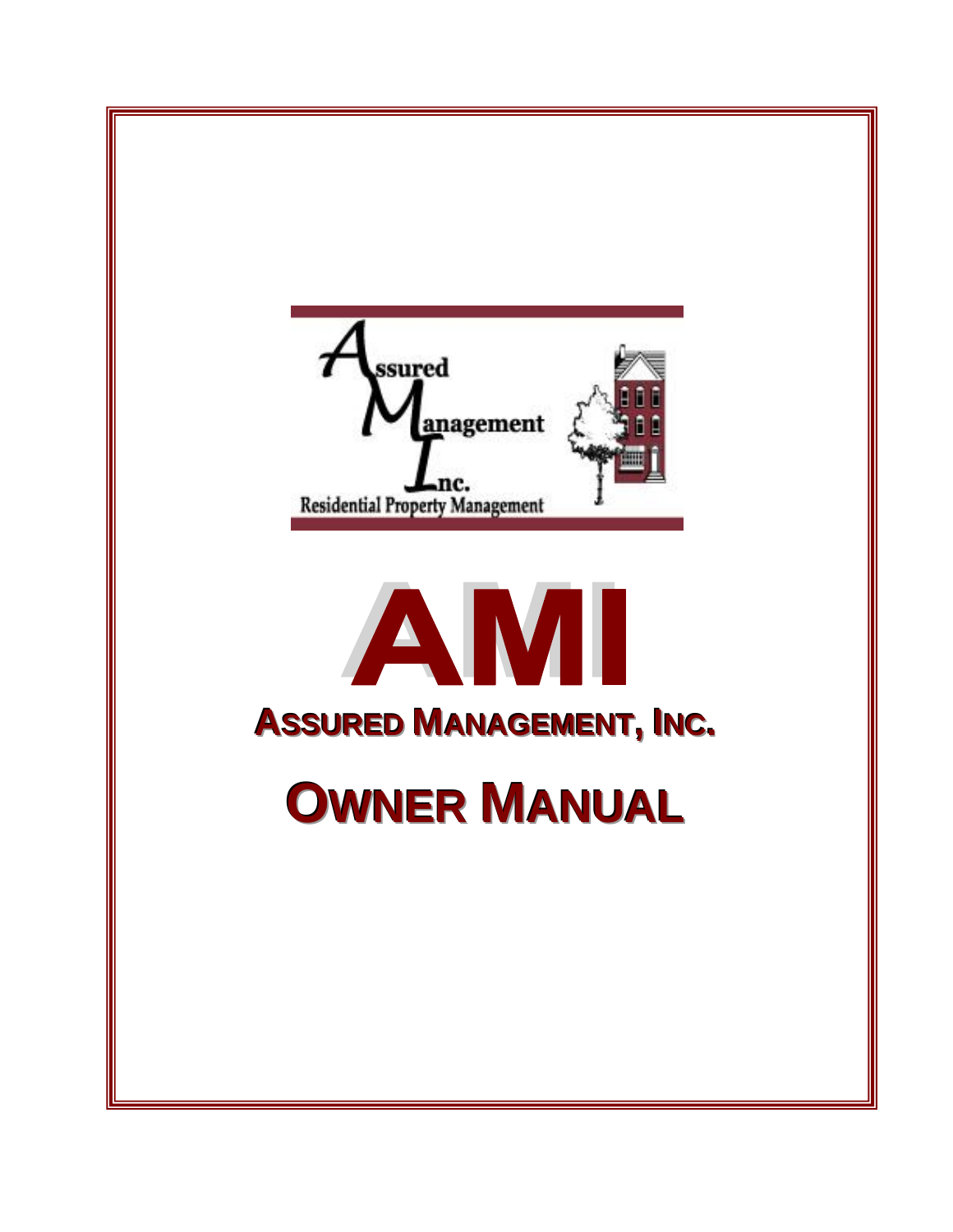

## **ASSURED MANAGEMENT, INC. OWNER MANUAL TABLE OF CONTENTS**

<span id="page-1-1"></span><span id="page-1-0"></span>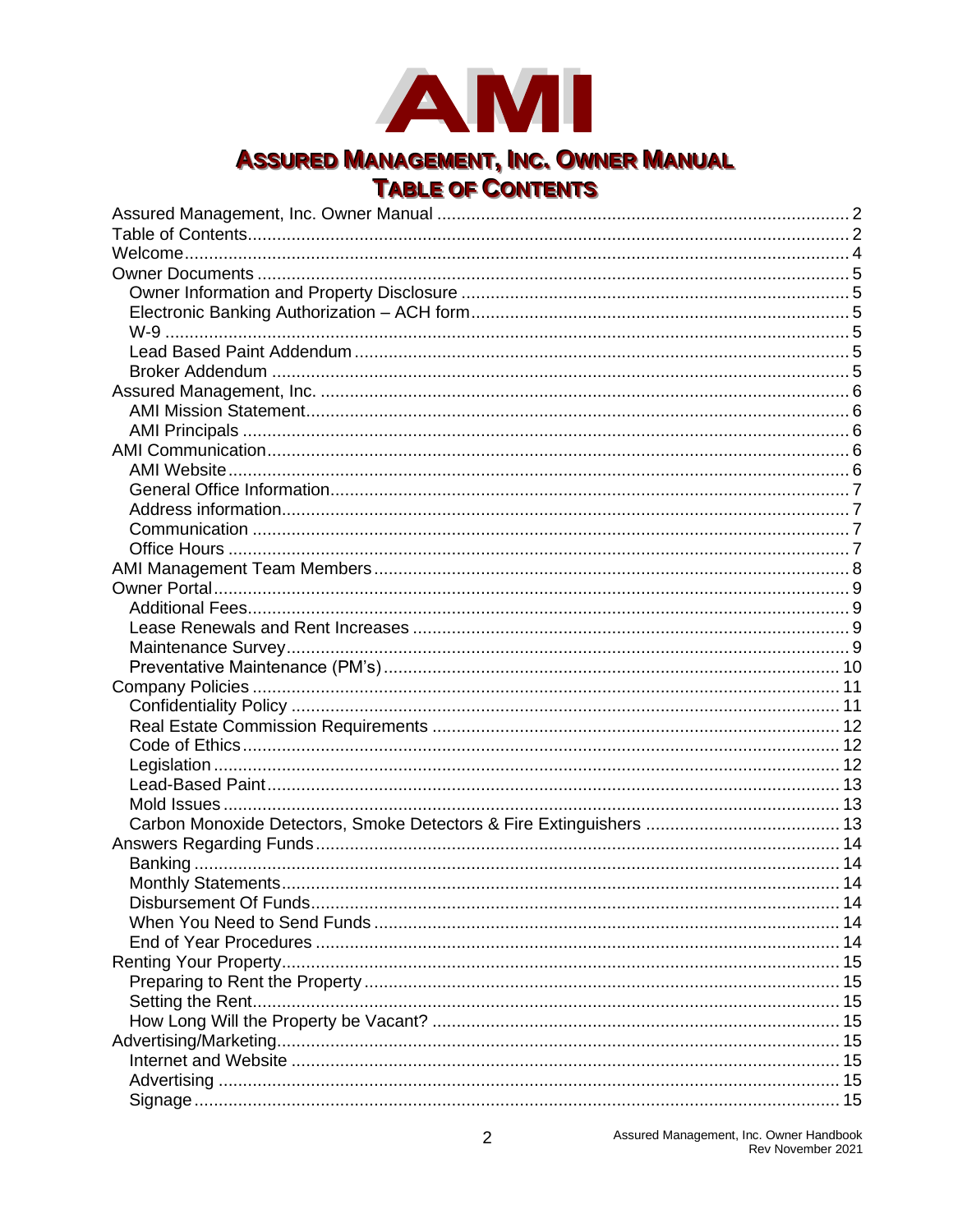| Assistance/Emotional Support/Companion/Emotional Support/Companion Animals  16 |  |
|--------------------------------------------------------------------------------|--|
|                                                                                |  |
|                                                                                |  |
|                                                                                |  |
|                                                                                |  |
|                                                                                |  |
|                                                                                |  |
|                                                                                |  |
|                                                                                |  |
|                                                                                |  |
|                                                                                |  |
|                                                                                |  |
|                                                                                |  |
|                                                                                |  |
|                                                                                |  |
|                                                                                |  |
|                                                                                |  |
|                                                                                |  |
|                                                                                |  |
|                                                                                |  |
|                                                                                |  |
|                                                                                |  |
|                                                                                |  |
|                                                                                |  |
|                                                                                |  |
|                                                                                |  |
|                                                                                |  |
|                                                                                |  |
|                                                                                |  |
|                                                                                |  |
|                                                                                |  |
|                                                                                |  |
|                                                                                |  |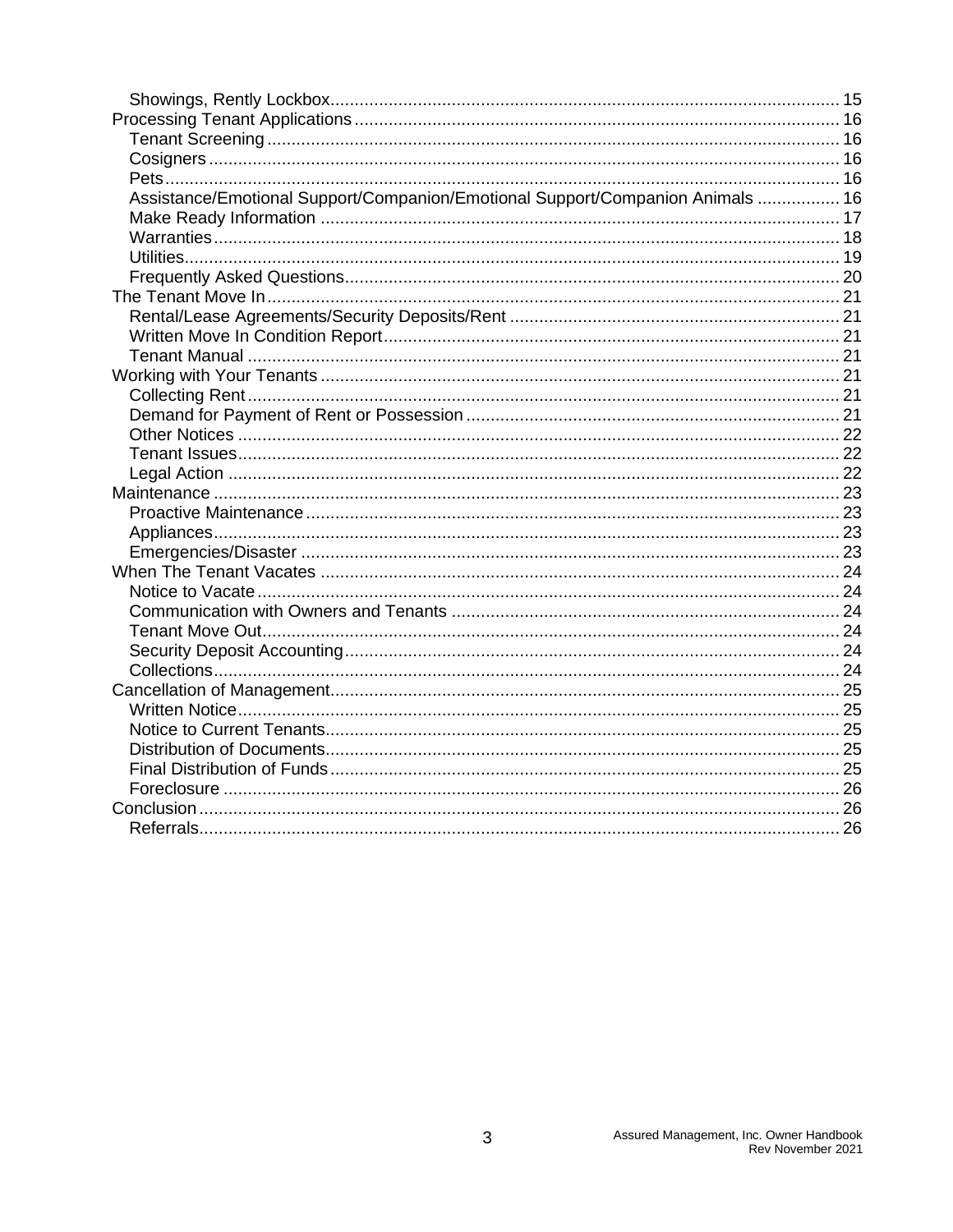

<span id="page-3-0"></span>1244 S. Wadsworth Blvd., Lakewood, CO 80232 ▪ Bus: (303) 985-4670 ▪ Fax: (303) 763-8982 ▪ email: info@assuredrpm.com

## **WELCOME**

## *You have your job… We have ours!*

Thank you for choosing Assured Management, Inc. (AMI) to manage your real estate investment. We are aware that you have many choices and we appreciate that you have selected us as your property management company.

AMI works to achieve the highest professionalism in Real Estate and Property Management Services. Therefore, we have prepared the Assured Management, Inc. Owner Manual to assist you in maintaining a successful business relationship with our company. We urge you to take the time to review the information enclosed. We feel this will further clarify many of the procedures for our Property Management services. After reading the material, if you have questions or any concerns, contact us immediately, using the company contact information provided in the following pages.

**Special note**: the information provided in the AMI Owner Manual is subject to change. Landlord/Tenant laws, personnel, policies, and procedures change according to events that take place. AMI works diligently and continually to improve services and personnel training as well as remaining current with all landlord/tenant legislation.

Once again, thank you for choosing Assured Management, Inc. as your Property Management Company. We look forward to a successful business relationship.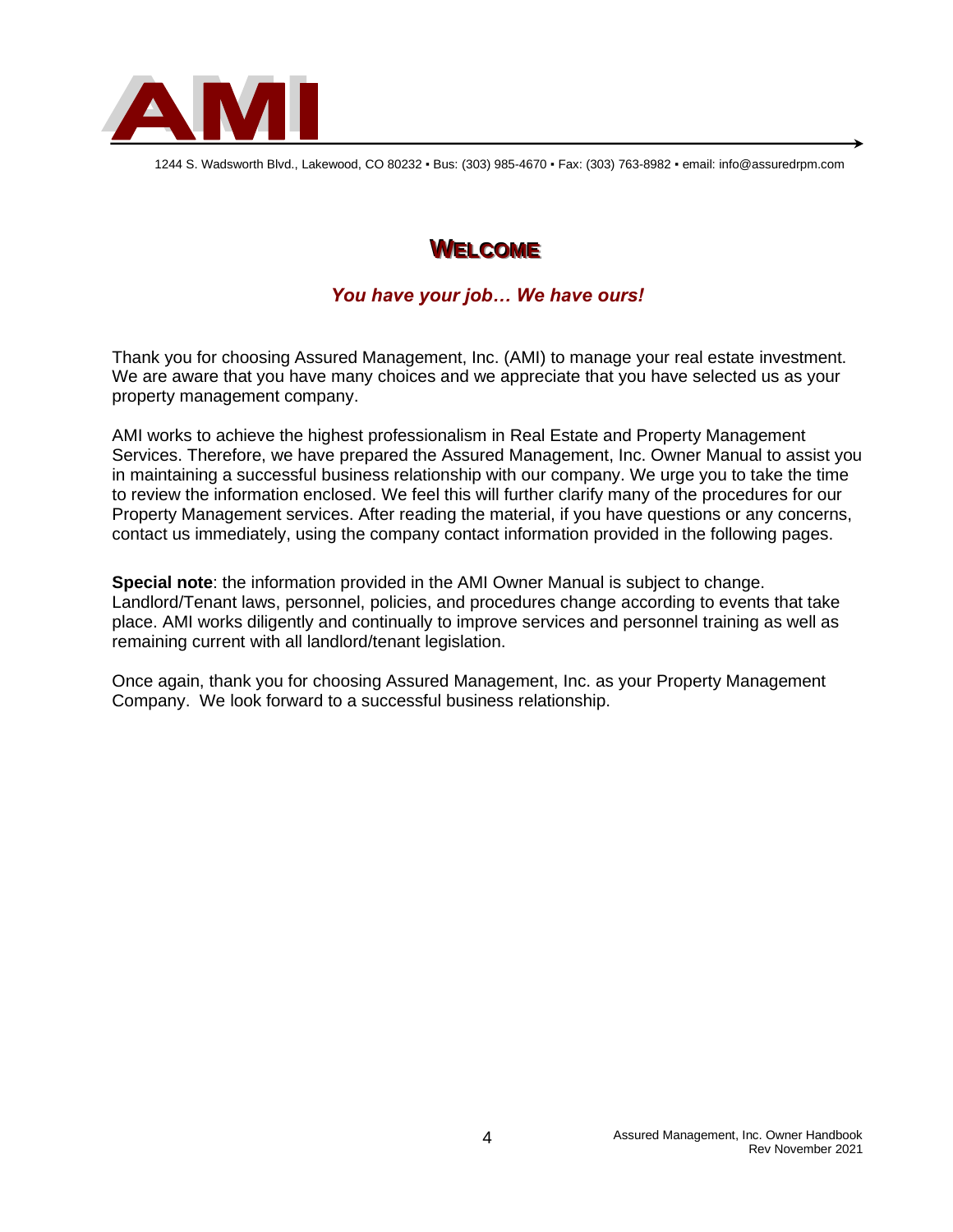

## <span id="page-4-0"></span>**OWNER DOCUMENTS**

A copy of your management agreement is uploaded to your Owner Portal.

It is important that AMI receive all critical information as we begin management. You may have completed the documents listed below. If not, we need you to fill out and return the following documents.

#### **Owner Information and Property Disclosure**

<span id="page-4-1"></span>This information enables AMI to properly set up your account and helps us with our sensible and fair enforcement of the lease agreement.

#### **Electronic Banking Authorization – ACH form**

<span id="page-4-2"></span>This form enables AMI to send your funds directly to the bank account of your choice. If you do not wish to have your funds directly deposited into your bank account, please let us know.

#### **W-9**

<span id="page-4-3"></span>This form is used for tax reporting purposes.

### **Lead Based Paint Addendum**

<span id="page-4-4"></span>This form is for all properties build prior to 1978 and requires the property owner to disclose if they have reports or knowledge of lead-based paint in the home. If they have knowledge or reports regarding this status, that must be turned over to AMI for disclosure to tenants.

#### **Broker Addendum**

<span id="page-4-5"></span>This form details our working relationship.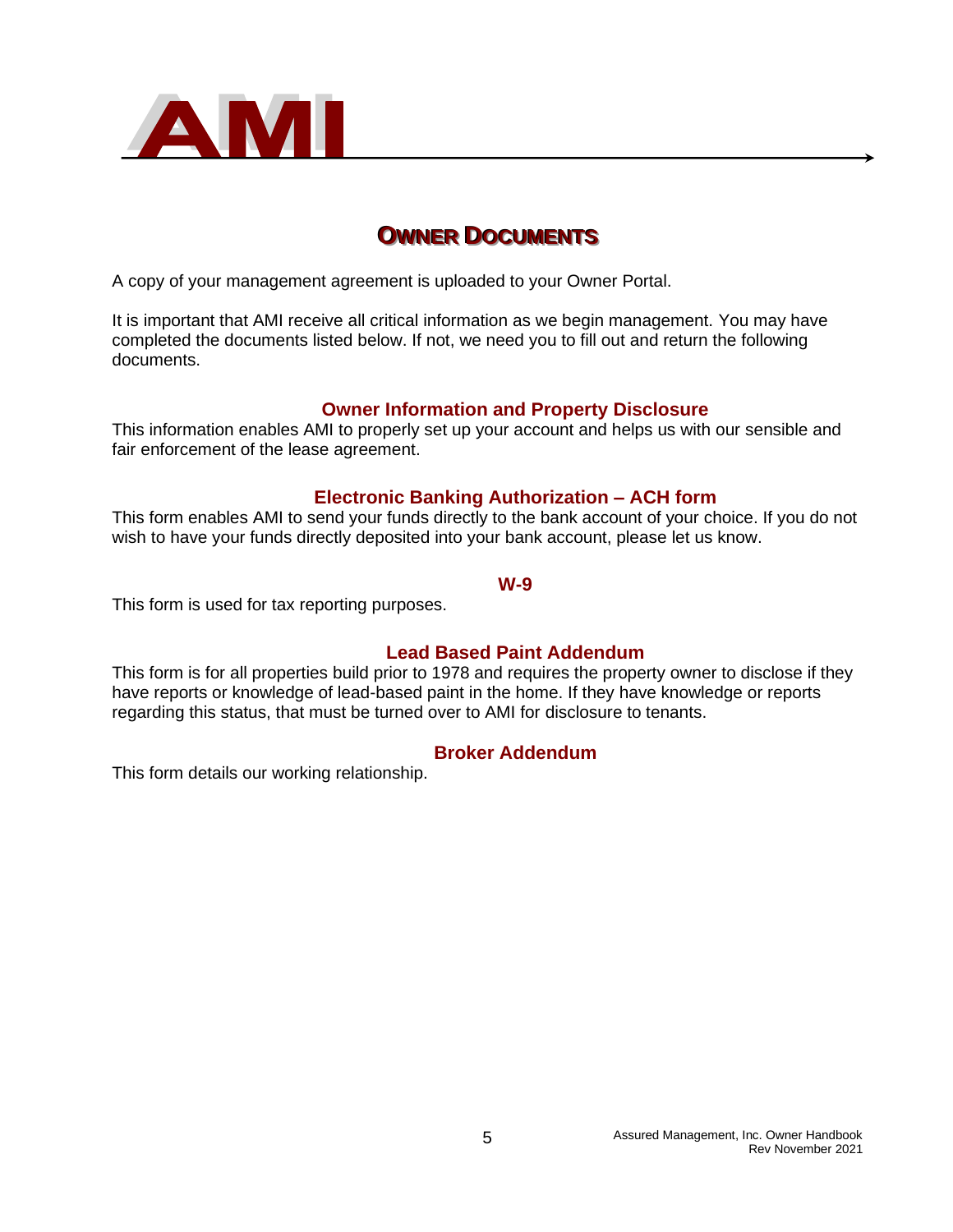# **ASSURED MANAGEMENT, INC.**

<span id="page-5-0"></span>Assured Management, Inc. is a residential property management company operating out of Lakewood, Colorado**,** specializing in full-service residential property management along with residential sales. The company has been operating since 1988 and is actively involved in the Lakewood community.

AMI is an abbreviation used in lieu of the full company name, Assured Management, Inc., and will be used throughout the AMI Owner Manual*.*

#### **AMI Mission Statement**

<span id="page-5-1"></span>The mission of AMI is to provide quality service in property management in the Lakewood, Golden, Wheat Ridge, Littleton, Arvada, Morrison, Denver (Sloan's Lake, The Highlands, Cherry Creek, Washington Park) and the west side of Highlands Ranch communities, demonstrating integrity and professionalism.

#### **AMI Principals**

<span id="page-5-2"></span>The owner/principal of AMI is Susan E. Melton. She has over 35 years of experience in the property management and real estate industry. Susan provides the guidance and direction of AMI. Karen Wood-Davis Broker/property manager/leasing personally oversees all contracts, policies, procedures, and works to educate our personnel to provide excellent service to our clients.

## **AMI COMMUNICATION**

<span id="page-5-3"></span>Communication is a key to the success in any relationship and the AMI/Owner relationship is certainly not an exception. We work constantly to improve communications with all of our clients or prospective clients. This includes everyone – owners, tenants, applicants, vendors, buyers, sellers, and the public.

#### **AMI Website**

<span id="page-5-4"></span>AMI stays current with business technology. The AMI website, [www.assuredrpm.com,](http://www.assuredrpm.com/) has proven to be a tremendous asset. Here are a few of the benefits for clients on the AMI website:

- Prospective tenants can access our site for information on available rentals and/or fill out an online application.
- **EXECT** Tenants can view their accounting statements and pay rent or other charges electronically.
- **EXECT** Tenants can access important information, such as a work order request, update their contact information or send AMI an email from the site.
- Owners can obtain forms, view, or print out their AMI monthly statement, view or print out important documents and electronically send additional funds to AMI as needed for unexpected expenses or planned repairs and maintenance.

As management continues, your contact information can change, please update this information via your Owner Portal with any important change when it happens – address, telephone, email, etc.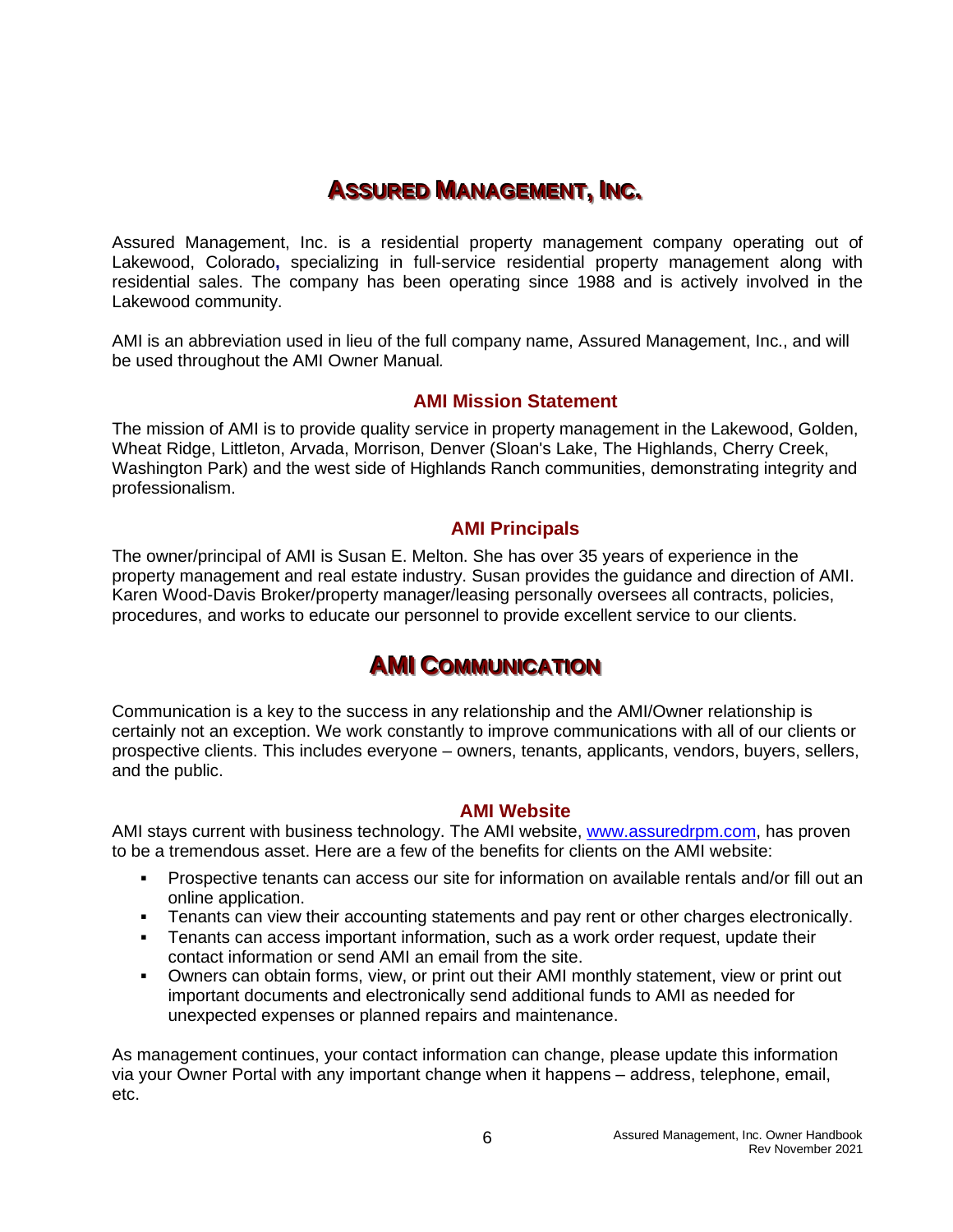## **General Office Information**

<span id="page-6-3"></span><span id="page-6-2"></span><span id="page-6-1"></span><span id="page-6-0"></span>

| <b>Assured Management, Inc.</b>      |                                               |                                   |  |  |
|--------------------------------------|-----------------------------------------------|-----------------------------------|--|--|
| <b>Address</b><br><b>information</b> |                                               |                                   |  |  |
| <b>Mailing and Street</b><br>address | 1244 S. Wadsworth Blvd., Lakewood CO 80232    |                                   |  |  |
| <b>Communication</b>                 |                                               |                                   |  |  |
| Main Office Line                     | 303-985-4670                                  |                                   |  |  |
| Fax                                  | 303-763-8982                                  |                                   |  |  |
| Email                                | info@assuredrpm.com                           |                                   |  |  |
| Website                              | www.assuredrpm.com                            |                                   |  |  |
| <b>Office Hours</b>                  |                                               |                                   |  |  |
|                                      | Monday - Friday AM                            | 9am to 12:00pm                    |  |  |
|                                      | Monday - Friday PM<br><b>Weekday Evenings</b> | 1pm to 4pm<br>By appointment only |  |  |
|                                      | Saturday                                      | By appointment only               |  |  |
|                                      | Sunday                                        | <b>Closed</b>                     |  |  |
|                                      | Holidays                                      | <b>Closed</b>                     |  |  |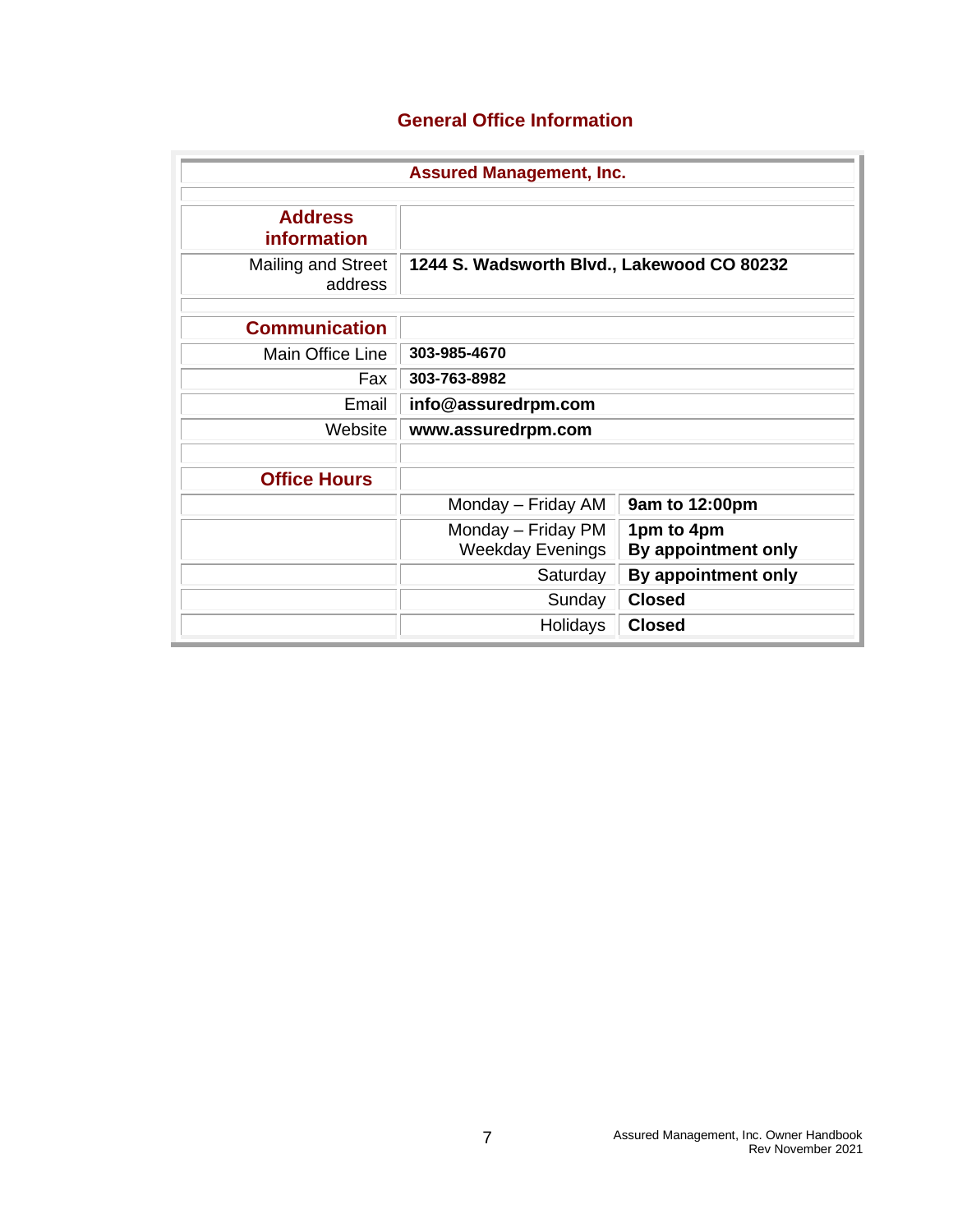## **AMI MANAGEMENT TEAM MEMBERS**

### **Barbara Clint, Bookkeeper**

<span id="page-7-0"></span>Direct 720-575-7296 [Barbara@assuredrpm.com](mailto:Barbara@assuredrpm.com) Rent payments, Utilities, HOA related issues, Owner and Tenant Portals, Owner and Tenant Statements, Security Deposit

**Christina Sanchez, Maintenance Coordinator**

Direct 720-575-7299 [Christina@assuredrpm.com](mailto:Christina@assuredrpm.com) Maintenance issues, Maintenance Surveys, Maintenance PM's

**Karen Wood Davis, Broker, Realtor & Leasing Coordinator**

Direct 720-575-7298 [Leasing@assuredrpm.com](mailto:Leasing@assuredrpm.com) Karen@assuredrpm.com Management Agreements, Lease Agreements, Move out Coordination, Marketing and Showings

> **Susan Melton, Owner** Direct 720-575-7336 [Susan@assuredrpm.com](mailto:Susan@assuredrpm.com)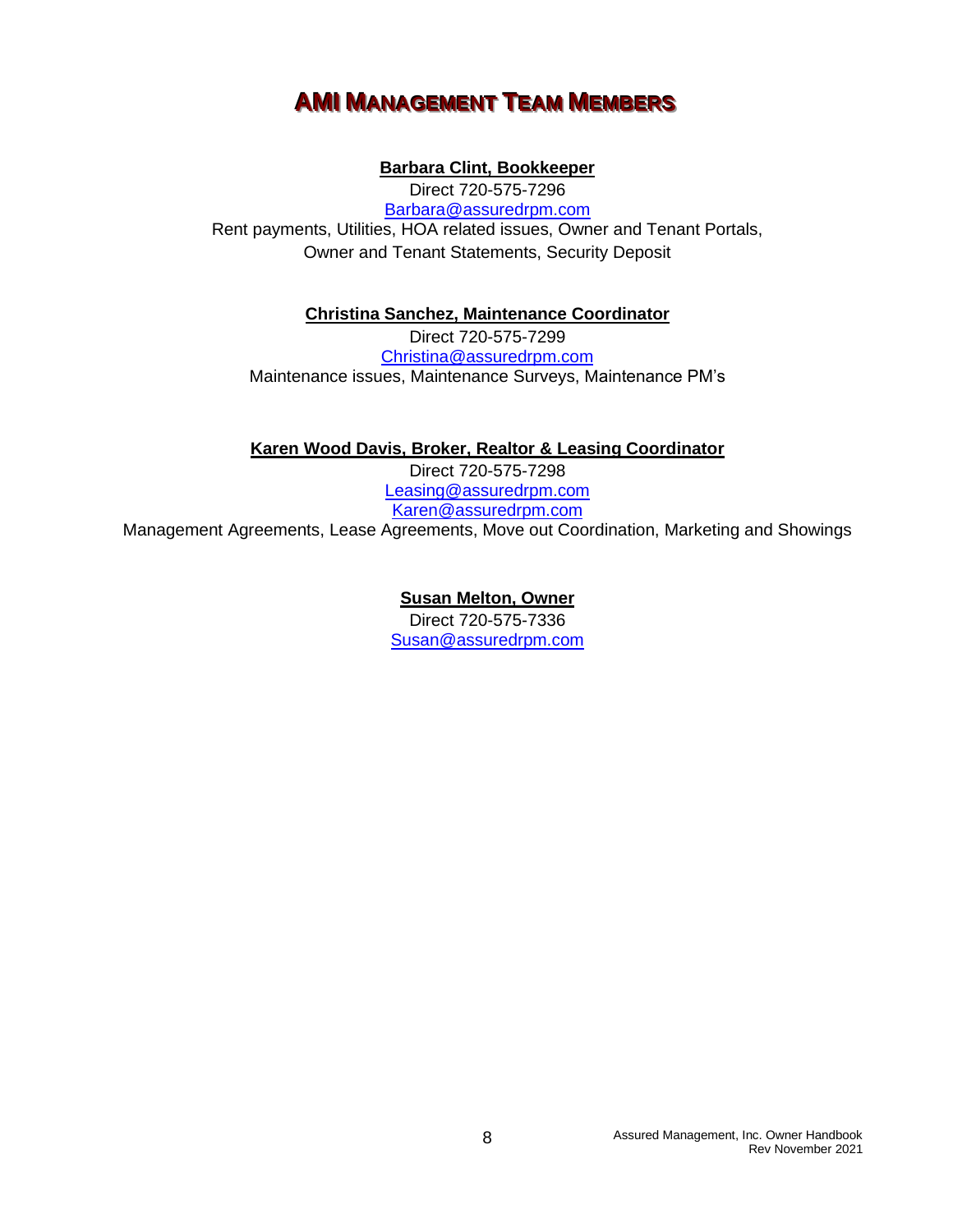# **OWNER PORTAL**

<span id="page-8-0"></span>When you set up your online portal, it is a very good idea to choose to have an automatic email sent to you whenever a statement or document is posted.

Each month a detailed statement will be available via your online portal. We encourage you to read the statement every month, so you are fully informed about your property.

#### **Additional Fees**

<span id="page-8-1"></span>*The amount of all fees may be increased without notice. Before* you are charged for any additional or optional services you are notified. **Fees due to AMI:** 

\$250 - Optional Lease renewal fee

\$125-200 - Optional Maintenance Survey – Pricing varies, please check with AMI for pricing. \$50 - Black light test

- Charged when we first take on the property and again at every turnover.
- If the vacating tenants had pets, then the vacating tenants are charged for the black light test as a part of their move out.

\$100 - Home warranty repair processing

\$100-300 - Vendor Coordination fee. This fee is assessed to the property owner if AMI personnel are required to go to the property to arrange access for an owner's vendor, appraiser, insurance agent, owner ordered appliance delivery, etc.

#### **Lease Renewals and Rent Increases**

<span id="page-8-2"></span>Tenant turnover can be expensive, our lease renewal process gives you an opportunity to offer the tenant a lease renewal package and/or notify the tenant of a rent increase 30 days before the current lease expires.

#### **Maintenance Survey**

<span id="page-8-3"></span>This service is optional – it is a chance to observe the care the tenant is taking of the property, and it gives you an opportunity to see a detailed condition report plus photos and to plan for upgrades and necessary maintenance of your investment property. Additionally, it is an opportunity to find and take care of small repairs before they become big, expensive repairs. If the tenant is doing a good job of caring for the property, you may not want to increase the rent at lease renewal time. If the tenant is doing a poor job of caring for the property, you may want to consider giving them a notice to vacate rather than offering a lease renewal. If an expensive upgrade or repair is in your future, you have time to start putting money aside to help pay for it.

Each January you will receive an email informing you about the survey set up for that year. By responding to that email, we will advise you which month is best to schedule for (based on the lease expiration date). If we receive no response from you regarding the survey, we will schedule the survey for your property. Please respond to the January email if you do not want the survey done.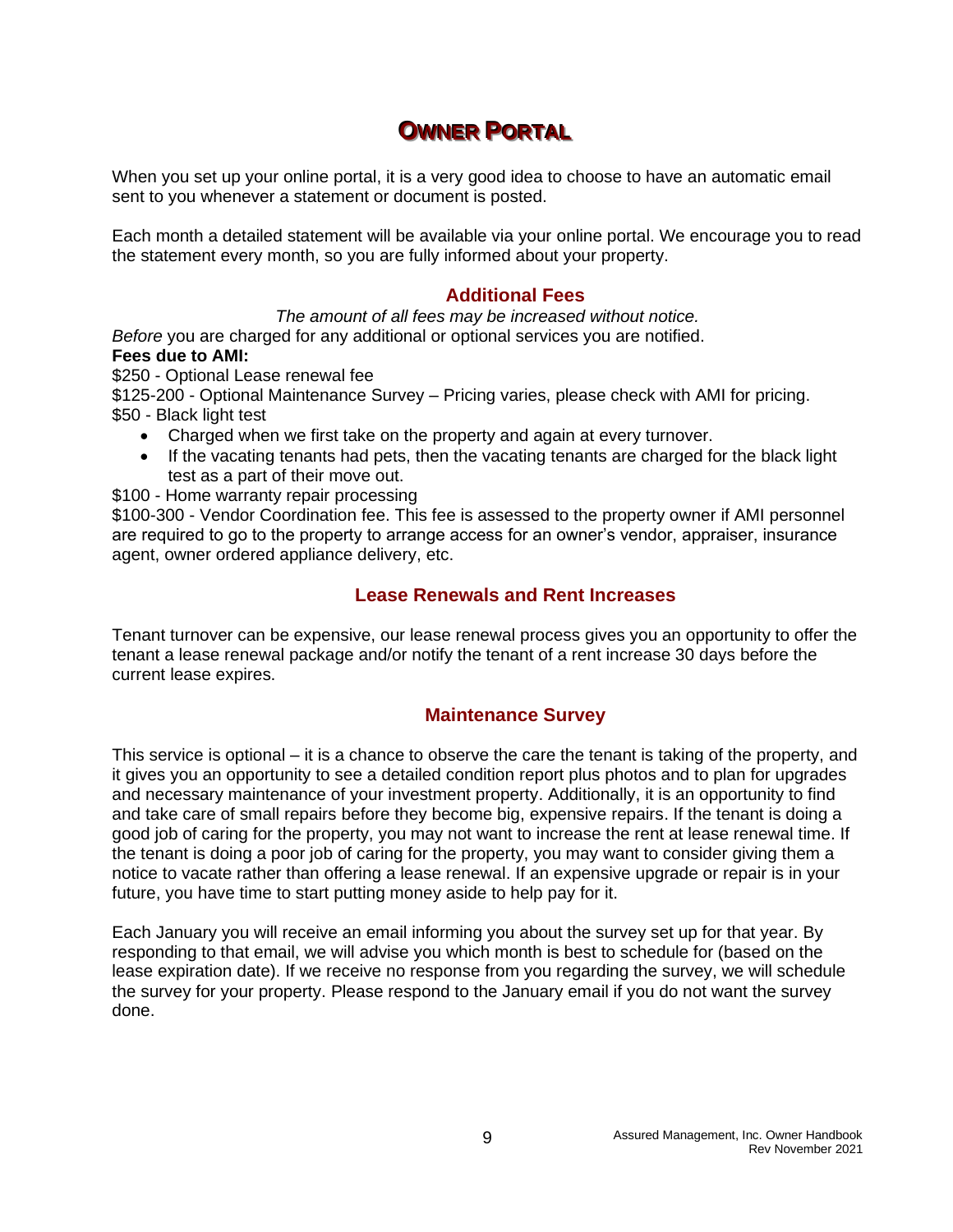### **Preventative Maintenance (PM's)**

<span id="page-9-0"></span>Property owners will receive an email twice a year - in the Spring and again in the Fall - with a reminder about the seasonal preventative maintenance you approved at the time we opened your account. If, after reviewing that email, you still have questions, or you would like to let us know you do not want one of the optional services please contact our Maintenance Coordinator.

#### **Seasonal PM's can include:**

Sprinkler turn on and off Evaporative cooler turn on and off Air Conditioning PM Furnace (or Boiler) PM Gutter Cleaning (once or twice a year) Deck PM Gas Fireplace PM Fireplace Chimney cleaning Sewer PM Fire Extinguisher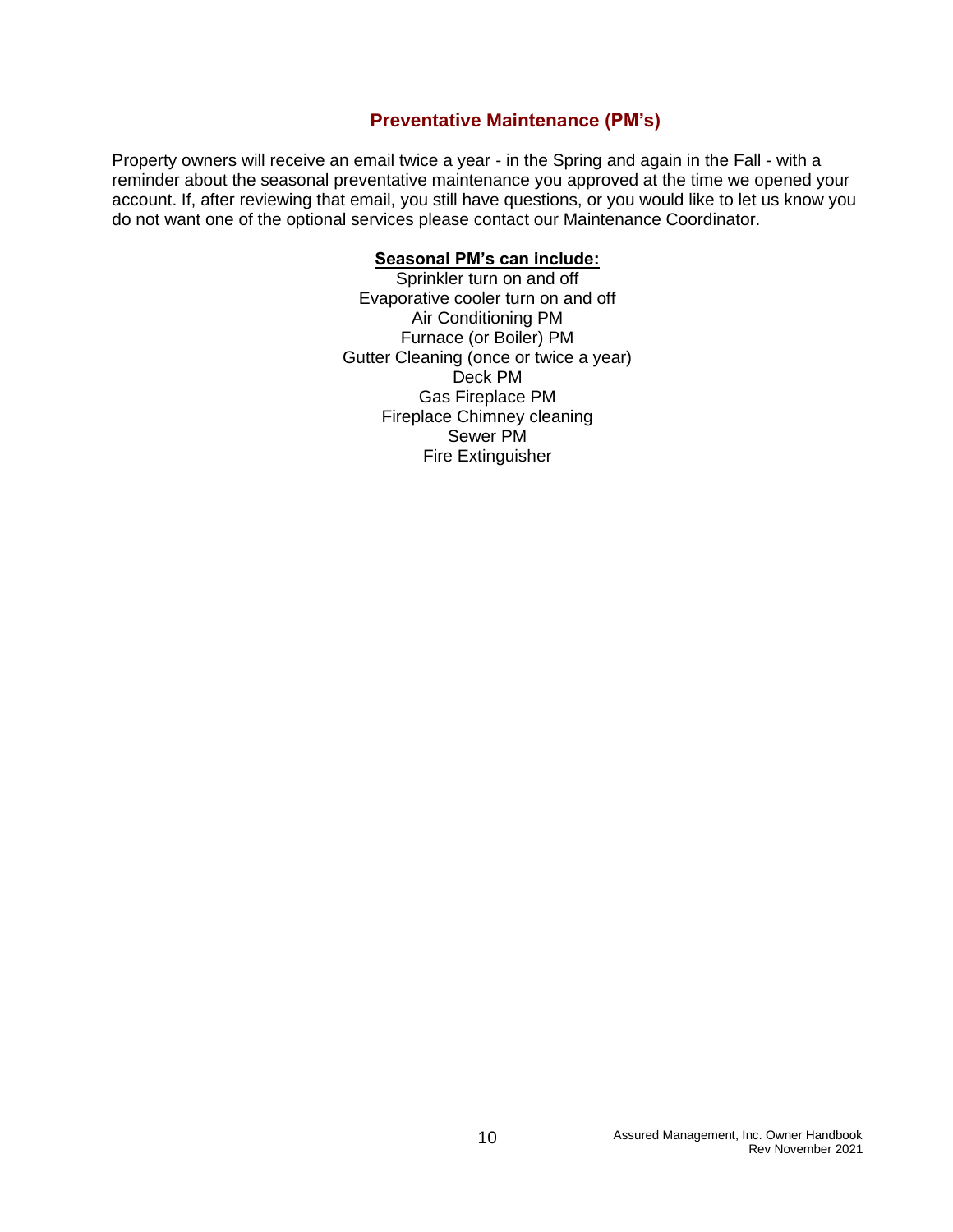# $$

<span id="page-10-0"></span>It is very important in the field of property management, that AMI follow local, state, and federal legislation and guidelines. Our company takes pride in our industry, and we further implement guidelines and policies of several organizations, such as the National Association of Residential Property Managers, NARPM®, and the National Association of Realtors, NAR®. Additionally, we train all personnel by requiring them to read and follow the AMI Property Management Policy and Procedures Manual and AMI Employee Manual.

## **Confidentiality Policy**

<span id="page-10-1"></span>AMI's policy is to safeguard the interests of individuals and the company. AMI staff members will:

- Treat all personal and sensitive organizational information as confidential
- Comply with the law regarding the protection and disclosure of information including personal data
- Not disclose or use personal data without obtaining the prior informed consent of the individual concerned, except in the circumstances outlined below in the section of disclosure or where otherwise permitted by law
- Not gain or attempt to gain access to information staff members of AMI are not authorized to have

All personal information relating to residents, applicants, staff, and owners that is not a matter of public record will be:

- Obtained, held, and processed fairly
- Held for specific purposes and used only for those purposes
- Relevant, accurate and kept up to date
- Corrected if shown to be inaccurate
- Kept no longer than is necessary and destroyed when no longer required (see Recordkeeping policy)
- Protected against loss or disclosure

All commercially sensitive data will be kept and handled confidentially, whether the information has been received formally, informally, or discovered by accident. Broadly this statement covers any personal data about a resident, applicant, staff member or owner.

Disclosure of personal data outside AMI will only be made with the informed consent of the individual concerned, except where permitted by law. Examples of circumstances where disclosure may be made are:

- To comply with a legal requirement or subpoena
- Where there is a clear health or safety risk or evidence of fraud
- In connection with court proceedings or statutory actions to enforce compliance with tenancy conditions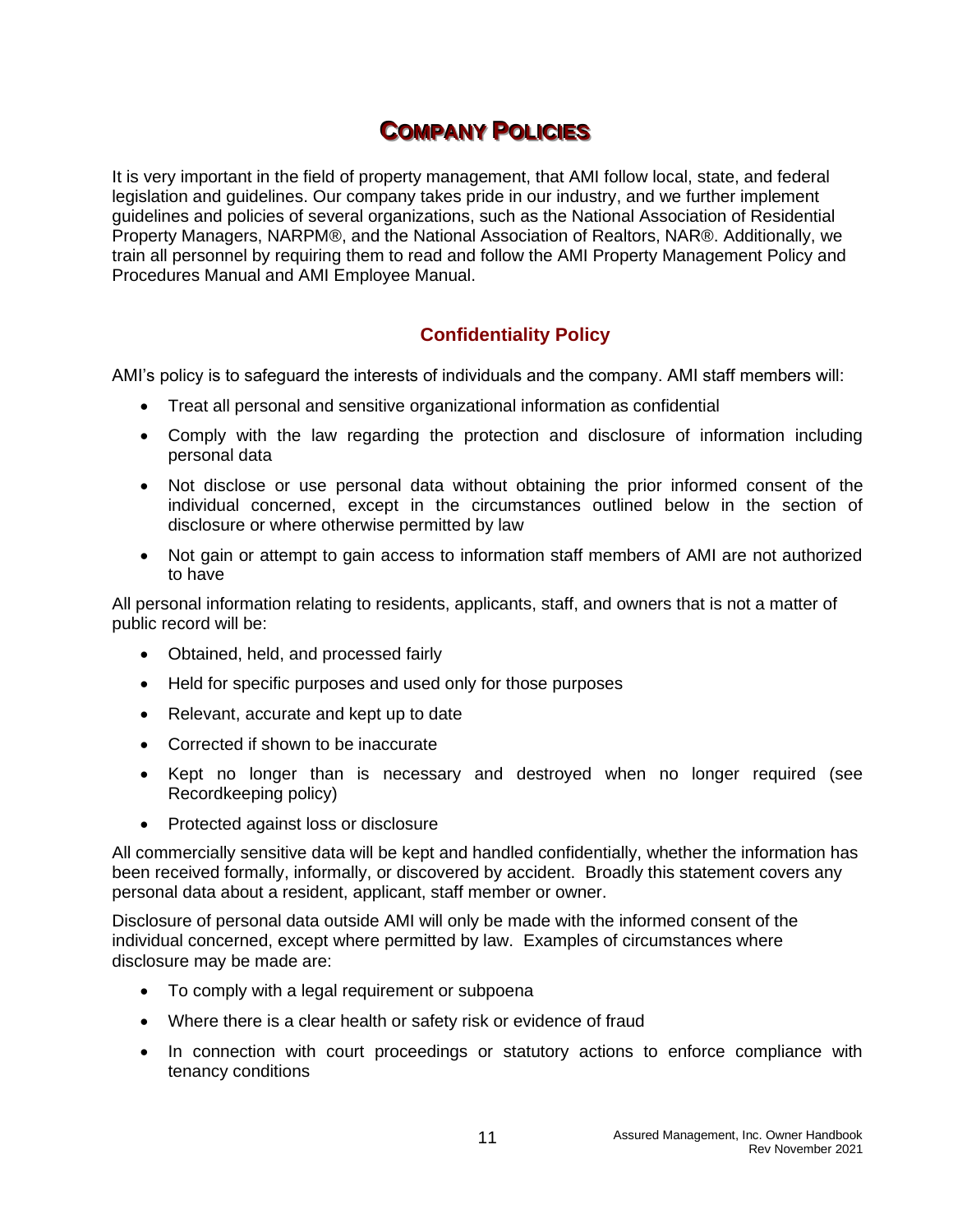- The name, address and contact number of a resident to contractors or other agents providing services on AMI's behalf
- The name of a resident or owner and the date of occupancy to gas, electric and water companies and homeowner's associations
- Anonymous bona fide statistical or research purposes, provided it is not possible to identify the individuals to whom the information relates

Any information disclosed must only be necessary for the purpose for which it is disclosed and then only for exactly what is asked.

Personal data can also be disclosed where there is a genuine chance that failure to do so would risk the health or safety of a tenant, employee, contractor or agent of AMI. Such disclosures should be approved by the Broker and a record of this approval kept on file.

The identity of people asking for personal information by phone or in person should always be confirmed before any information is disclosed. Always call back if there is any doubt and insist that a request and response be made in writing.

## **Real Estate Commission Requirements**

<span id="page-11-0"></span>The Colorado Real Estate Commission requires licensing for all persons conducting property management in our state. AMI requires all personnel that perform licensed activities to have an active Colorado Real Estate license.

#### **Code of Ethics**

<span id="page-11-1"></span>AMI follows the Code of Ethics outlined by both NARPM® (National Association of Residential Property Managers) and NAR® (National Association of Realtors®). This is a top priority in conducting business and is required of all AMI personnel.

### **Legislation**

<span id="page-11-2"></span>AMI adheres to the laws and guidelines of federal, state, and local legislation, and incorporates this into all documentation, policies, and procedures. Here are some of the agencies and acts AMI follows:

- Fair Housing (HUD) AMI supports and follows Fair Housing laws and guidelines; the AMI office displays Fair Housing signage
- Equal Opportunity AMI supports Equal Opportunity both as an employer and property manager.
- **EXEXEL Act Serviceman's Civil Relief Act, which has replaced the Soldiers' and Sailors' Act of** 1940
- URLTA Uniform Residential Landlord Tenant Act
- **FCRA Fair Credit Reporting Act**
- **EPA Environment Protection Agency**
- **The Warranty of Habitability Law**
- The Lofgren Family Carbon Monoxide Safety Act effective July 1, 2009
- ADA Americans with Disabilities Act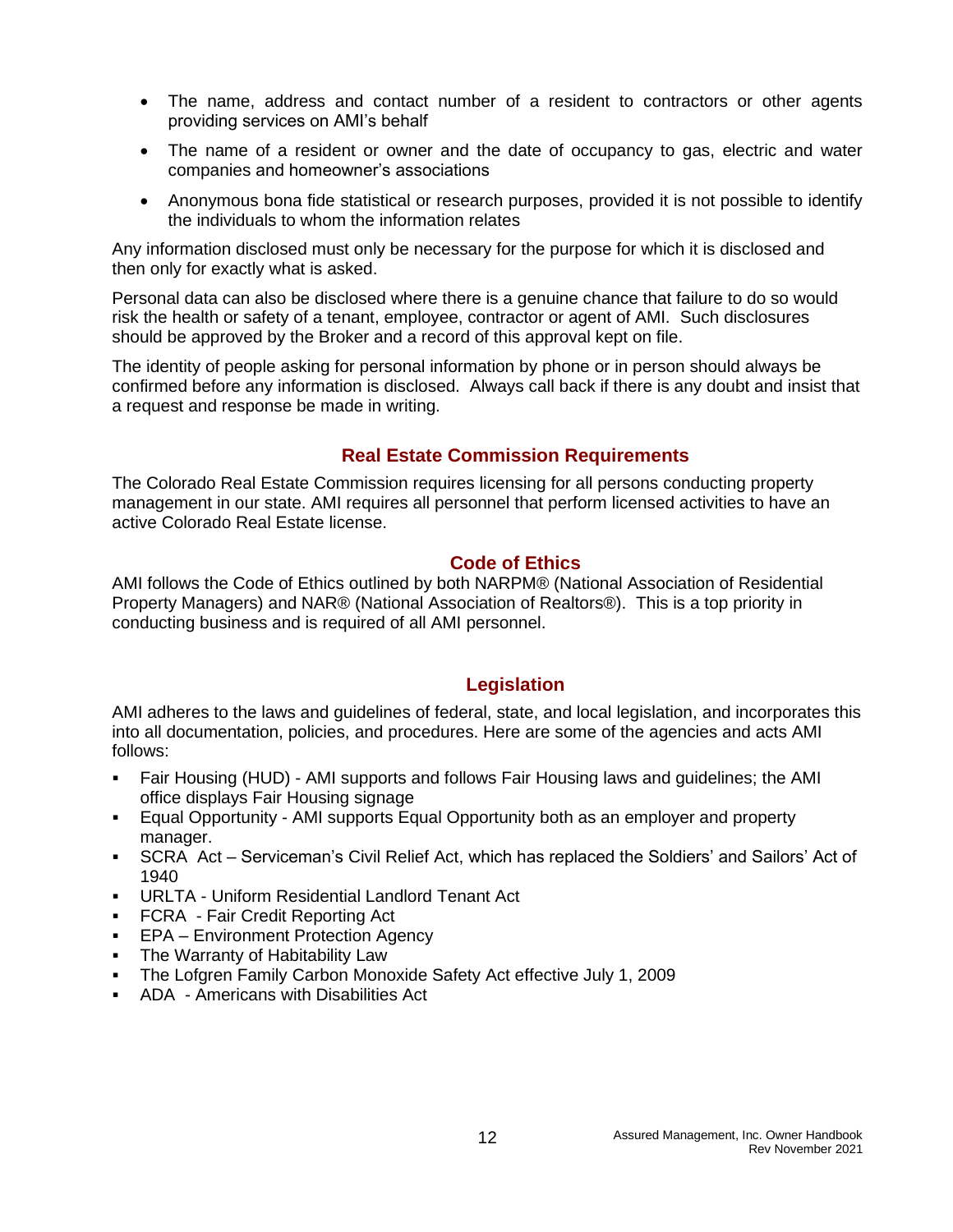## **Lead-Based Paint**

<span id="page-12-0"></span>AMI follows all mandated federal and state guidelines for lead-based paint. All properties built prior to January 1, 1978, require disclosures to all tenants. Tenants sign lead-based paint disclosures prior to renting a property and AMI provides them with the required EPA Pamphlet, *Protect Your Family from Lead in the Home.*

Property owners and/or Property Managers must also notify tenants, in writing, of any scheduled work necessary for lead-based paint on the property.

#### **Mold Issues**

<span id="page-12-1"></span>AMI regards mold issues as a top priority in property management. Owners should be aware that mold is another leading issue in the property management industry and failure to act if tenants report or discover mold can lead to costly lawsuits.

This is an area of extreme liability and AMI acts if a tenant reports mold. AMI notifies owners as soon as practical of any mold issues so AMI and/or the property owner can take the proper steps.

## **Carbon Monoxide Detectors, Smoke Detectors & Fire Extinguishers**

<span id="page-12-2"></span>AMI follows all federal, state, city, county and fire code guidelines for carbon monoxide detectors, smoke detectors and fire extinguishers. AMI will send a vendor to confirm placement, age, working condition of detectors, change batteries, add additional detectors if needed and if property is located a multi-unit building in Denver install a fire extinguisher.

#### **Carbon Monoxide Detectors**

- A carbon monoxide detector must be within 15 feet of all bedrooms or areas used for sleeping
- A carbon monoxide detector must be within 25 feet of fuel-fired appliances
- Existing carbon monoxide detectors must be less than 5-7 years old (depending on manufacturer)
- Additionally Assured Management, Inc. and Denver City & County require a carbon monoxide detector on each level

#### **Smoke Detectors**

- Per NFPA 72 A Smoke detector must be installed on every level and in every bedroom of the home
- Existing smoke detectors must be less than 10 years old

#### **Fire Extinguisher**

- Is only required in Denver multi-units (condos, townhomes)
- Must be professionally inspected once a year
- Rechargeable fire extinguishers are recommended. When maintenance is needed on an extinguisher the vendor will handle it on the inspection service call, replacement may require a second service call
- If your property is not located in Denver, contact AMI if you want a fire extinguisher installed and professionally inspected as it may reduce your insurance premium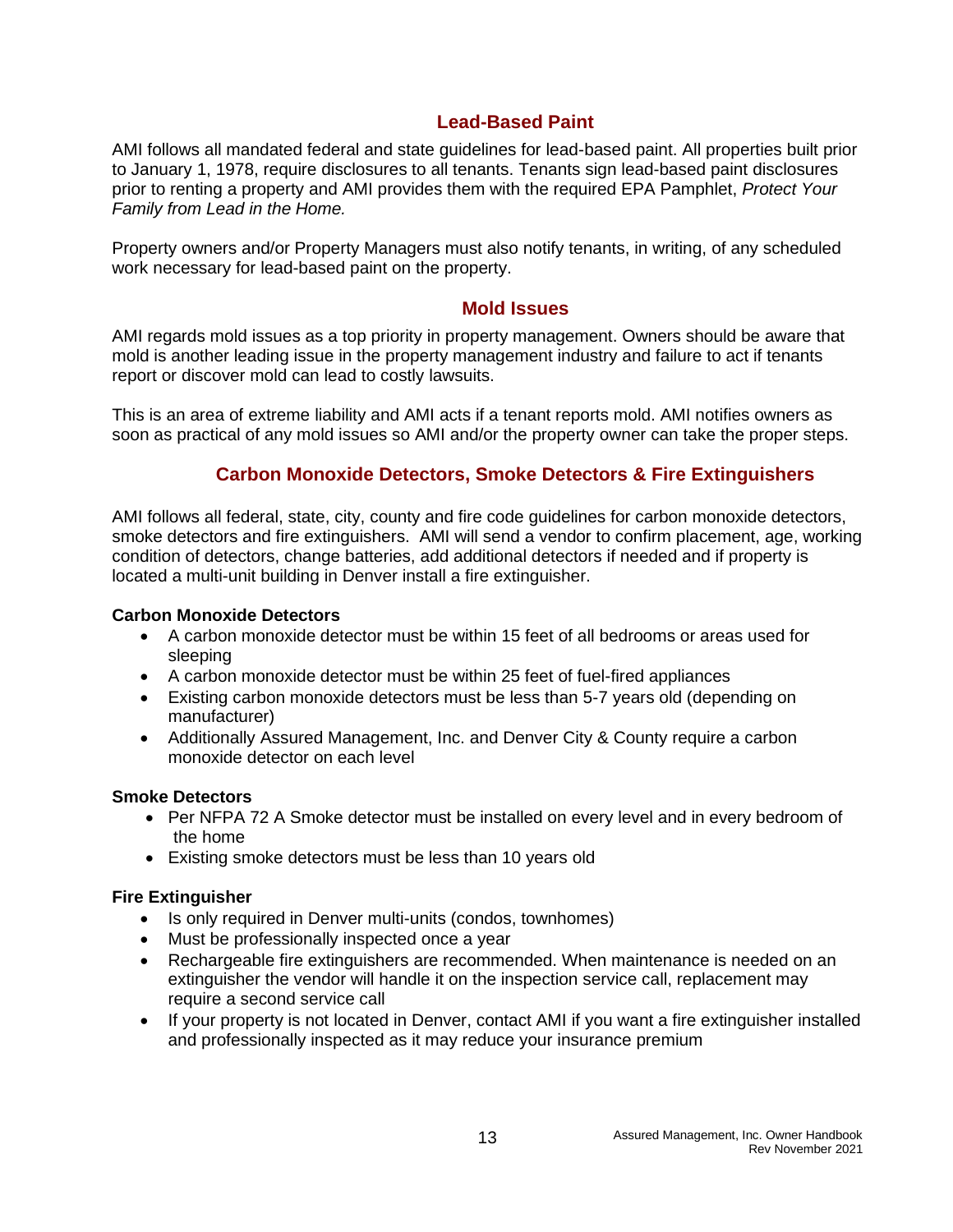# **A**NSWERS REGARDING FUNDS

<span id="page-13-0"></span>When you entered into a management agreement, AMI established an owner operating reserve escrow account for you and your property. AMI recognizes the importance of accurately collecting and disbursing funds. The bookkeeping program used by AMI is specialized software designed to handle the many facets of property management in addition to accurate record keeping. AMI's bookkeeping program complies with the requirements of the Colorado Real Estate Commission.

#### **Banking**

<span id="page-13-1"></span>AMI holds your account in a trust fund mandated by the state of Colorado. This account does earn interest. AMI accounts for each owner's funds separately in the trust account and does not comingle funds with broker monies, following the Colorado Real Estate Commission requirements.

#### **Monthly Statements**

<span id="page-13-2"></span>AMI provides monthly statements to owners. If you have difficulty accessing your monthly statement in the portal, please contact us. We are happy to assist you and answer your questions.

#### **Disbursement Of Funds**

<span id="page-13-3"></span>AMI disburses available funds to owners on the **15th** of each month. If this day falls on the weekend, AMI issues funds on the next business day. AMI does not disburse funds on weekends or holidays. AMI does NOT issue owner checks or ACH transactions unless there are sufficient funds in the owner's account.

AMI distributes owner funds in two ways:

- ACH direct deposit directly disbursed into an owner's bank account.
- Company checks disbursed directly to the owner.
- Real-time, detailed accounting available any time through your portal

#### **When You Need to Send Funds**

<span id="page-13-4"></span>You may need to provide AMI with funds; you have a few options for sending funds.

- Mail a check or money order
- Make a contribution through your Owner Portal, funds would be withdrawn from the checking account on file.

#### **End of Year Procedures**

<span id="page-13-5"></span>At the end of each year, AMI is required to file 1099's for income received over \$600. Please note that this amount is for "total income received," and not the yearly total of owner disbursements. The Internal Revenue Service dictates the "total income received" requirement. Please note that security deposits of current tenants are not included in this amount, however, income from any charges to the security deposit of past tenants is included.

It is necessary that you supply AMI with Social Security/Tax ID accurate information. AMI will send the 1099 to the IRS by January 31 for the previous tax year. If there is a change in your tax information such as a new trust or address, please notify us.

AMI also issues 1099s for disbursements to vendors for work over \$600.00. Therefore, owners do not have to issue 1099s for work completed and paid through the AMI trust account. Owners are responsible for issuing 1099s to any vendor paid through the owner's personal bank account.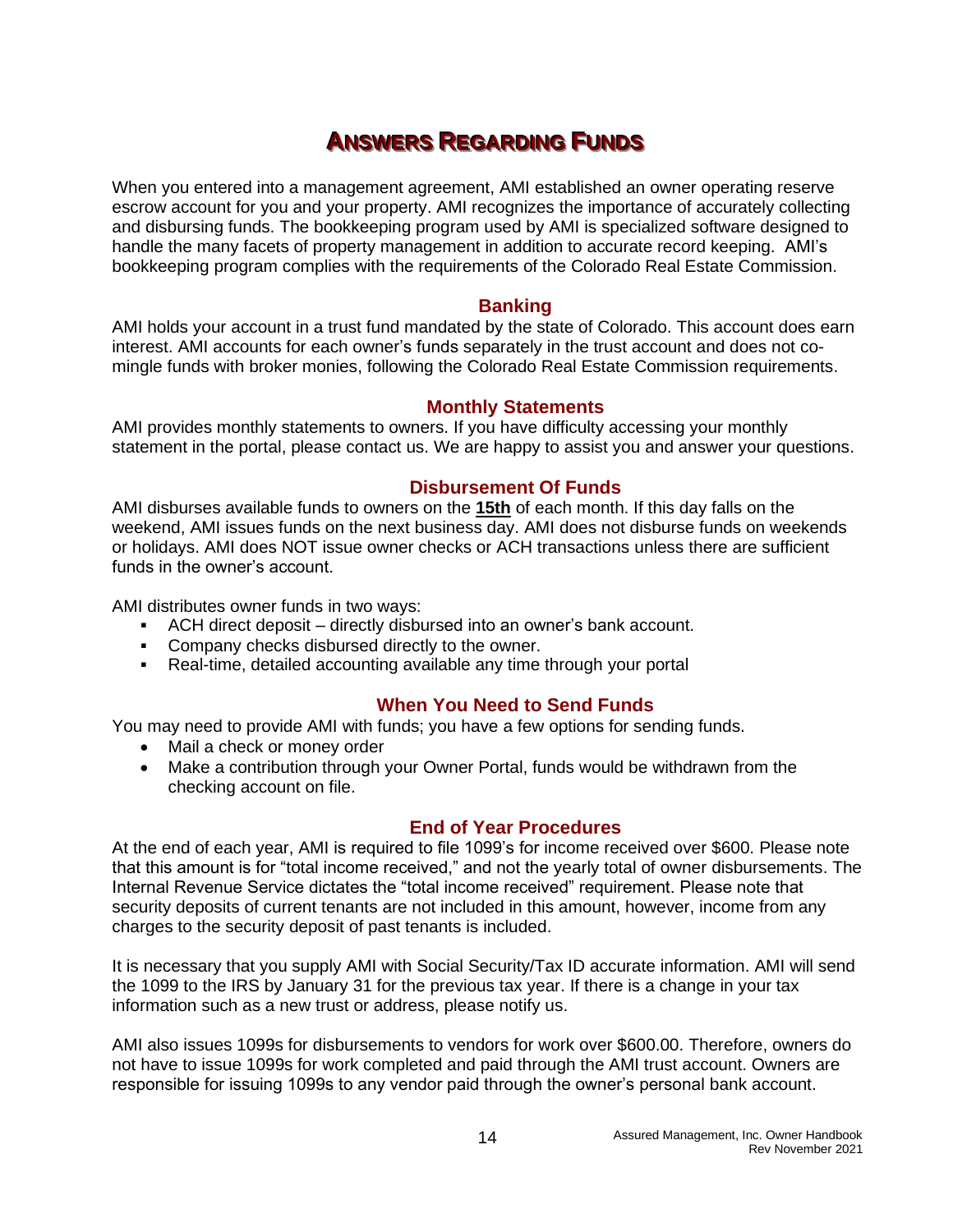The December statement will reflect year to date amounts for income and expenses that have transpired throughout the year, such as management fees, leasing fees, landscape, utilities, repairs, and maintenance, etc. The amounts will not reflect any funds issued through the owner's personal account. Owners can submit their last statement to their tax person along with other information for income tax reporting. AMI does not issue statements to the owner's tax preparers.

# **REENNTTI INNGG YOOUURR PRROOPPEERRTTYY**

### **Preparing to Rent the Property**

<span id="page-14-1"></span><span id="page-14-0"></span>When prospective tenants view your vacancy, AMI wants the property to look its best and compete with area rentals. The AMI management team will contact you to discuss the details of your vacant property and any necessary maintenance.

#### **Setting the Rent**

<span id="page-14-2"></span>Supply and demand determine the rent amount. If there are multiple rentals available in the same area as your property, it is necessary to be very competitive. If very few are offered for rent in the same area, it can make it easier to rent the property. Markets change and AMI advises owners on the current rental market.

#### **How Long Will the Property be Vacant?**

<span id="page-14-3"></span>This is the most asked question AMI receives from owners. Unfortunately, there is no way to predict how long a property will remain on the market, even in the best market conditions. However, AMI works diligently to rent the property as quickly as possible. What is important to remember is that the most important objective is to find a quality tenant.

AMI, or any other property management company, can rent properties quickly if they do not have standards for obtaining good tenancy. However, bad tenants will only create more expense and another unwanted vacancy; therefore, waiting for the right tenant is worth the additional time it can take to rent the property.

## **A**DVERTISING/MARKETING

#### **Internet and Website**

<span id="page-14-5"></span><span id="page-14-4"></span>At no additional cost to you we incorporate information and pictures of your rental on our web site [www.assuredrpm.com.](http://www.assuredrpm.com/)

#### **Advertising**

<span id="page-14-6"></span>Per our management agreement you are paying the cost of the advertising. AMI has found that internet advertising is the most cost-effective way to advertise your available rental property. Unfortunately, we will be forced to cancel advertising your rental property if we do not have enough funds in your owner operating reserve account.

#### **Signage**

<span id="page-14-7"></span>If the homeowner's association will allow it, we place a "For Rent" sign with advertising brochures in the yard of your rental home. If a yard sign is not allowed, we will use a window sign.

### **Showings, Rently Lockbox**

<span id="page-14-8"></span>We want your vacant available rental property to be seen by as many potential tenants as possible. To do that we have implemented a way to show your available rental home when our leasing agent is not available, including times when the leasing agent may be sick, busy with other showings, evenings or even on weekends or holidays. The Rently System is like the Realtor lockbox system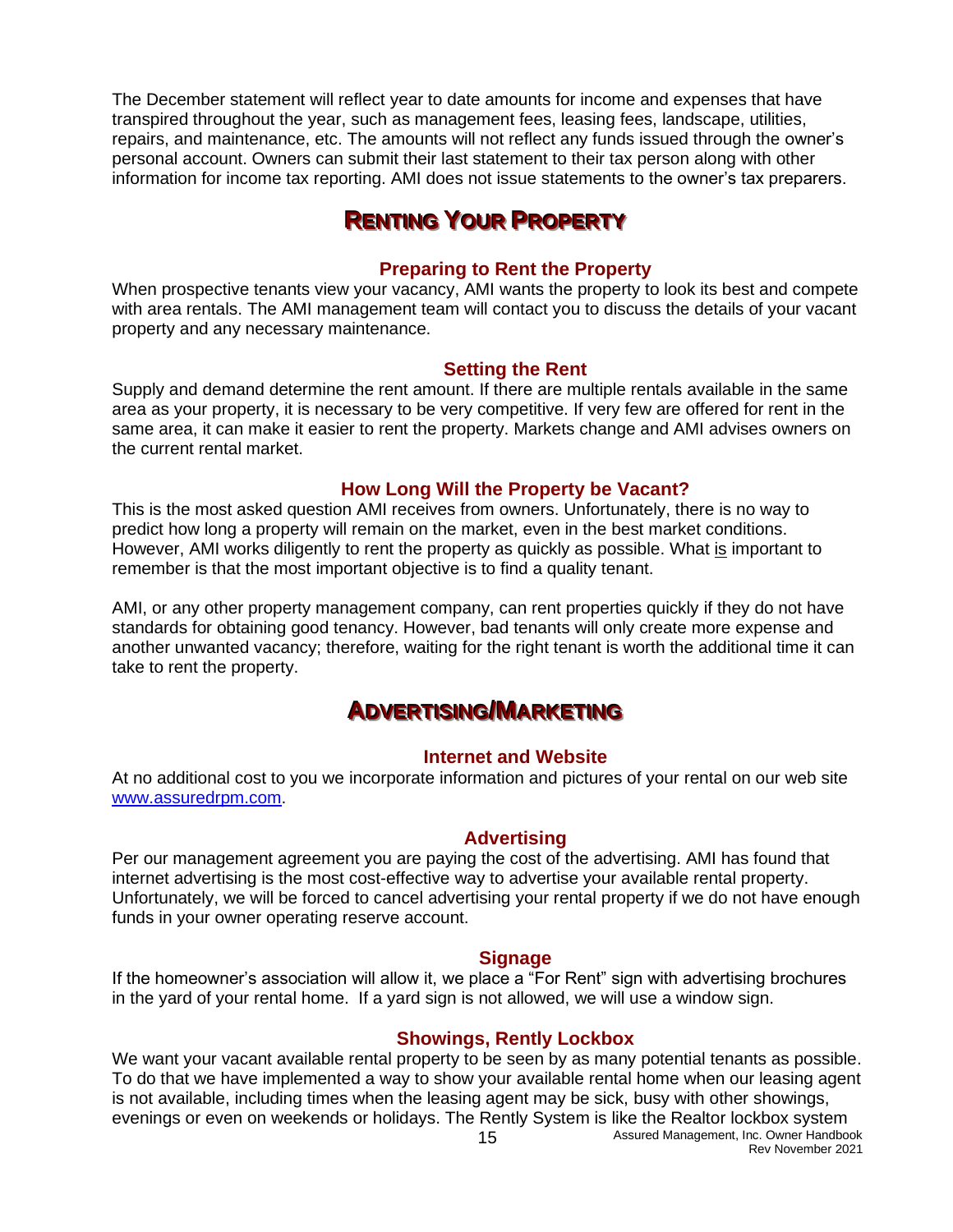that homeowners have approved for use on their homes for decades. This has been a wonderful tool, with many available rental homes renting within days instead of weeks.

There is no cost to you the property owner, AMI simply pays the cost of these secure lockboxes, as a benefit to our owners. This is a secure lockbox system, which requires the viewing tenant to have a good and valid credit card along with their name and phone number. Your home is safeguarded when a valid credit card is required before the potential tenant is issued a "Limited one-time code" to enter. Any time a code is issued, we are instantly notified via cell phone plus by email.

## **PROCESSING TENANT APPLICATIONS**

#### **Tenant Screening**

<span id="page-15-1"></span><span id="page-15-0"></span>Thorough screening is crucial to successful Property Management. AMI requires all applicants to fill out a detailed application and submit it for processing/approval. A credit check is NOT enough! Our company conducts a careful review of their credit, income, criminal history and tenant history or property ownership.

All applicants must submit verifiable information on their income to show they can support the monthly rental payment and other charges for the property. Rental history or previous home ownership is carefully checked. Cross-referencing all these areas – credit, tenant history, criminal history, and income - provides the answers to qualify or disqualify prospective applicants.

#### **Cosigners**

<span id="page-15-2"></span>AMI normally does not accept cosigners. AMI policy is that the applicants should have the ability to rent on their own merits. However, there are sometimes conditions that may warrant a cosigner. If this is the case, AMI will notify the owner, discuss the reasons, and obtain owner authorization prior to proceeding.

#### **Pets**

<span id="page-15-3"></span>If an owner authorizes a pet, AMI increases the amount of the security deposit. AMI does not use the term "pet deposit." All money will be collected as security deposit; this gives AMI the legal right to apply the entire security deposit to any damage including damage from animals.

### **Assistance/Emotional Support/Companion/Emotional Support/Companion Animals**

<span id="page-15-4"></span>Animals that fall into any of these categories are NOT pets by Federal law, and owners cannot discriminate against a person with an emotional support animal, companion animal or assistance animal. Fair Housing legislation does NOT allow owners or property managers to collect additional rent or deposits of any kind for assistance animals.

However, AMI will still process applicants who are handicapped or disabled with the same criteria as other applicants: income, credit, and tenant history.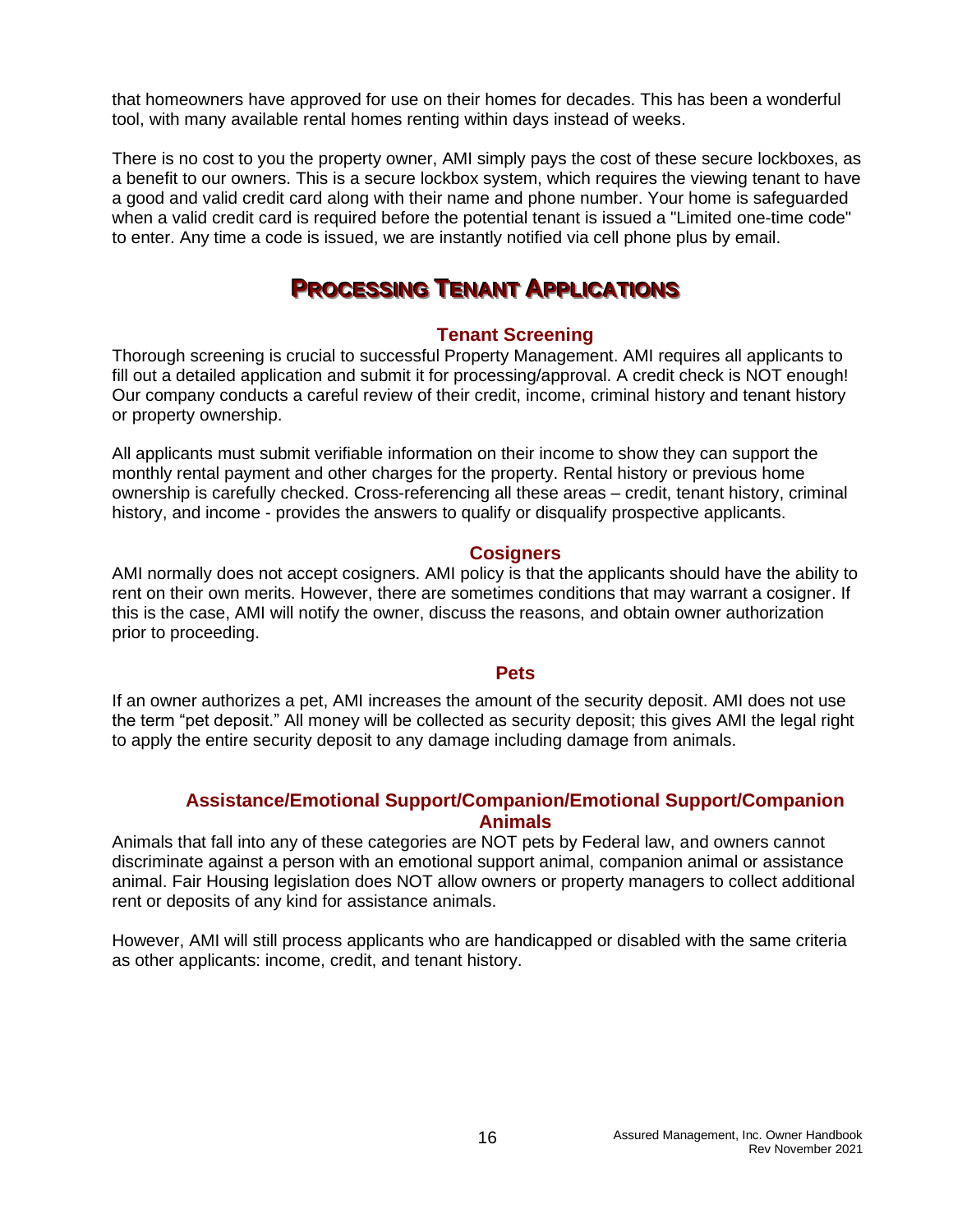## **Make Ready Information**

<span id="page-16-0"></span>Once we have a signed lease, the property needs to be "made ready" for the new tenant to move in. It is a good idea to make your decisions quickly regarding turnover work, vacant properties cost you money.

You may want to check with your insurance agent to confirm the property is covered while vacant if the improvement process will take more than 30 days.

#### **Standard Make Ready required at each turnover:**

- Re-key locks so that all work with one key (including front, back and garage people door).
- Repair/replace all broken/missing doorstops.
- Repair/replace all switch plate/outlet covers as needed.
- Repair/replace broken/missing smoke detectors & batteries Per NFPA 72 A Smoke detector must be installed on every level and in every bedroom of the home
- Replace missing/mismatched/burned out light bulbs.
- Check batteries and replace if needed in carbon monoxide detector(s), if applicable, we will have them installed.
- Check all downspouts and make sure diverters are installed correctly and as needed.
- Confirm storm doors, handles & latches are in good working order
- Replace all cracked or broken window glass, confirm windows will open and have screens. Confirm all windows in unit will lock
- Kitchen and bathroom(s) sinks, tubs, showers, toilets, and laundry hookups all have hot and cold running water. All plumbing has been checked for leaks and repaired as needed. Sewer lines have no blockages, all drains work properly. Standard showerheads are in place and working properly.
- Caulking has been checked and replaced as needed.
- Shower/tub enclosures have been inspected and potential water leakage problems solved.
- Trash or debris including furniture have been removed from the property, inside and out.
- Cleaning
- Lawn care & snow removal, if applicable

#### **Tenant charges (funds will be deducted from security deposit and deposited into your account):**

- Cleaning
- Carpet cleaning
- Damages
- Yard care
- Black light test is charged to the tenant if they had a pet. If they did not have a pet, the black light test is still completed but paid for by the property owner. (see page 9 for fees)

After the final security deposit accounting has been completed the funds for the cost of the tenant charges will be transferred to your owner escrow account.

AMI will authorize the above work a few days after tenant move out.

**We will hold funds in your owner escrow account to cover these costs.**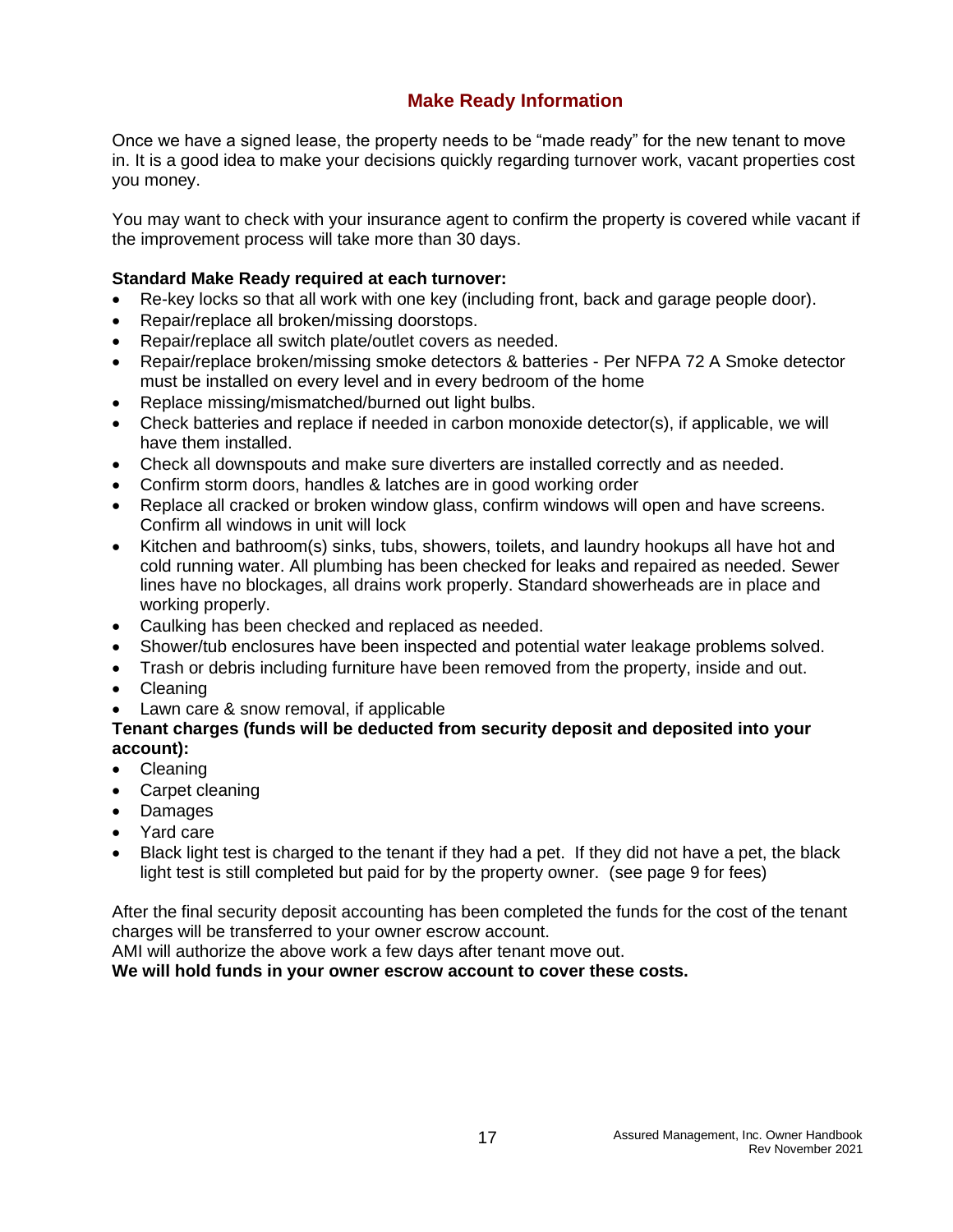#### **Standard Make Ready Work plus Improvements**

The following improvements are optional and are offered as options to improve the quality of tenant applications, decrease the number of advertising days, increase monthly rental amount, increase time tenant stays in property, and improve the value of your investment property.

#### **Basic Improvements:**

- New carpet (may be required if existing carpet has been contaminated by pets or has reached the end of usable life)
- Interior paint (may be required if interior has not been repainted within last 5 years)
- Window blinds (may be required if yellowed or not functioning properly)

#### **Recommended Improvements:**

- Windows
- Lawn watering (sprinkler) systems
- Landscaping
- Central air conditioning
- Bathroom remodel
- Kitchen remodel

#### **If you want AMI to coordinate improvement process:**

Depending on the extent of the improvement process, AMI may agree to coordinate and oversee the process at no additional charge to the owner. All agreed on work must be paid prior to approving the jobs with funds being deposited in your AMI owner operating reserve account prior to the start of the job. Improvements that would fall under this section would be flooring replacement, paint, window coverings and general maintenance.

• AMI can, in most situations under this section, supply two bids. Additional bids may require a fee and may need to be obtained and coordinated by the property owner.

If the improvement process is extensive AMI and the property owner may mutually agree upon a fee to AMI for AMI to coordinate and oversee the improvement process. Improvements that would fall under this situation would be major remodeling projects, capital improvements, extensive landscaping, major plumbing or electrical improvements. refurbishments, fire or flood damaged properties, supervision of insurance claims, mold remediation, etc.

#### **If you want to coordinate the improvement process:**

AMI will complete any tenant charge items at move out. The owner will be given access to the property. AMI will not advertise the property for rent until the improvement process has been completed and the property has been cleaned. After the improvement process has been completed AMI will have the property re-keyed by an AMI approved vendor along with testing/replacing smoke and CO detectors as needed.

### **Warranties**

<span id="page-17-0"></span>If appliances or other items in the rental home are under warranty, please provide us with the appropriate information.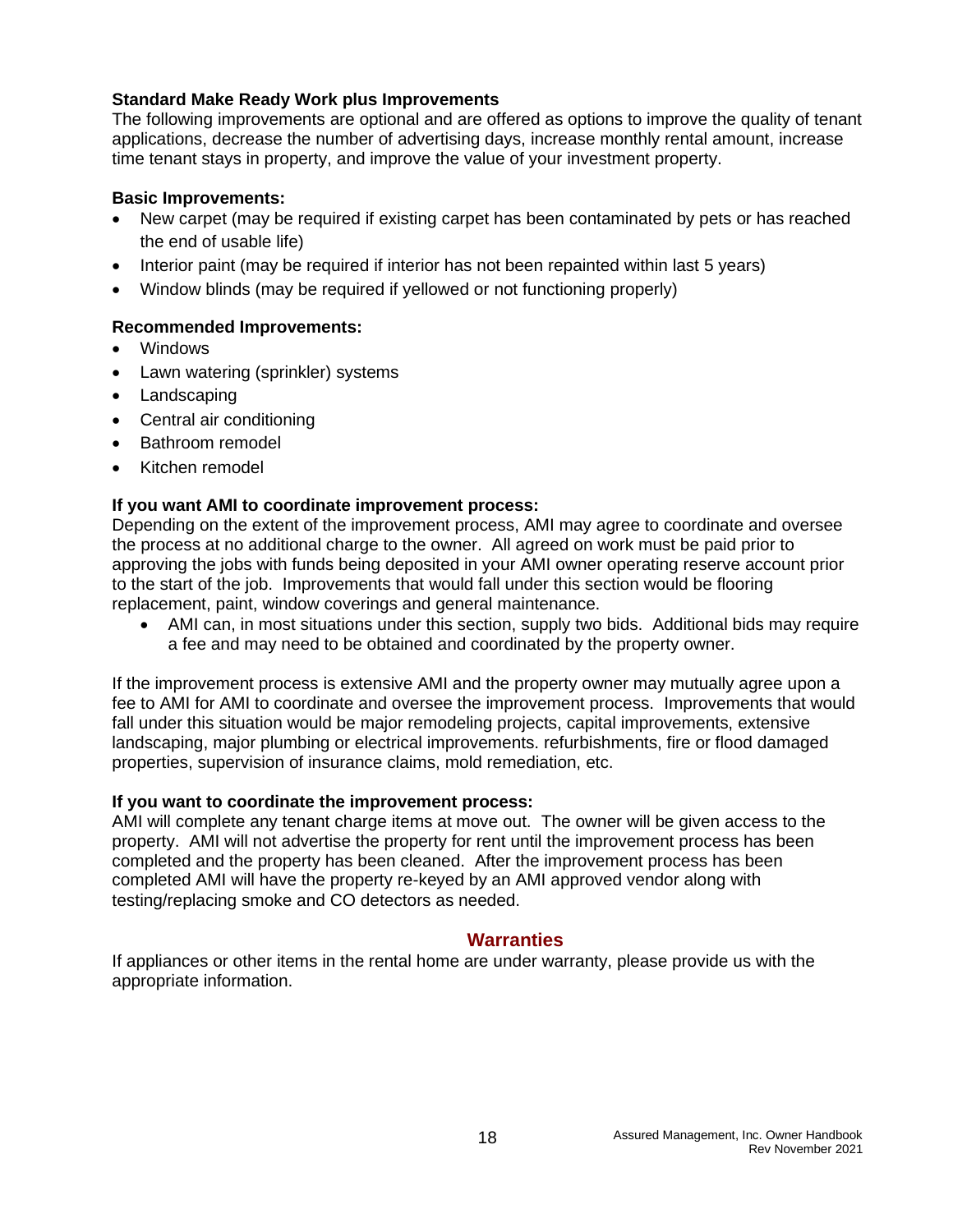#### **Utilities**

<span id="page-18-0"></span>Before we have a signed lease agreement, the water, sewer, gas and electric bills will remain in your name and be mailed to you.

**Gas and Electric**: Once the lease is signed, we will contact Xcel Energy to notify them we are now managing the property. The tenant will be instructed to put service in their name as of the first day of the lease. The tenant will fill out and sign Xcel Energy's 3<sup>rd</sup> Party Notification form. Xcel Energy will notify us if the service is going to be disconnected. AMI may pay the bill in colder months and bill the tenant for reimbursement. We do this to prevent the possibility of service being terminated in the winter resulting in frozen pipes and water damage.

**Water and Sewer**: Once the lease is signed, the water/sewer bill(s) will remain in your name and will be billed to our office. We do this in order to make sure the bill is paid on time and to avoid discontinuance of service and possible pipe damage or a lien against the property. AMI will pay the bills out of your account and require the tenant pay the water/sewer charges to AMI with the next month's rental payment. This means that (on your monthly owner statement) it will show you paying the water/sewer bill, with the reimbursement showing up the following month. Please be assured we will bill the tenant and require them to reimburse you for the water/sewer bill.

If you would like us to pay the utility bills while the property is vacant and we are advertising it for rent, you will need to supply us with adequate owner operating reserve funds.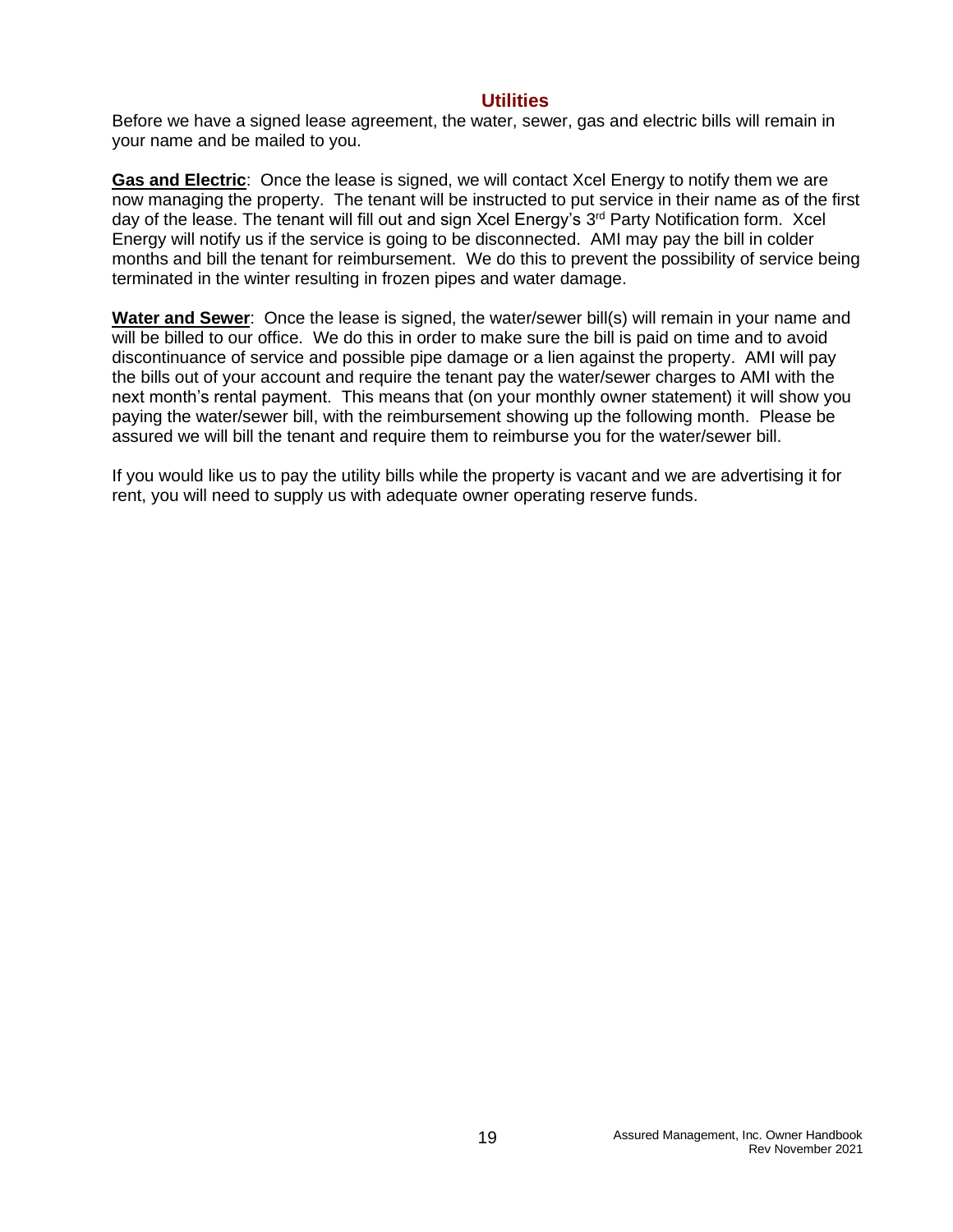## **Frequently Asked Questions**

#### <span id="page-19-0"></span>*What services are included in the management fee?*

- **Accounting** 
	- o Rent collection
	- o Invoice payment
	- o Online Owner Portal
	- o Utility payment (tracking water bill to prevent lien against property)
	- o Monthly statements
	- o Verifying and confirming vendor insurance information
- Tenant Management
	- o Create, establish, maintain and terminate tenancies with tenants
	- o Coordinate and mediate maintenance requests
	- o Execute and enforce lease agreement
	- o Collect, account for and disperse security deposit
	- o Mediate disputes
	- o Billing, collection and overseeing eviction
- Rental Unit Management
	- o Lawn and exterior maintenance not covered in lease agreement
	- $\circ$  Routine interior maintenance coordinating repairs required to maintain habitability
	- $\circ$  Coordinating minor painting, carpet replacement, vinyl flooring replacement and window covering installation.

#### *What services are included in the leasing fee?*

- Placing sign on property
- Advertising property on [www.assuredrpm.com](http://www.assuredrpm.com/)
- Showing property, processing rental applications, verifying references, running credit reports, criminal reports, eviction reports
- Creating and signing lease, collecting security deposit and first month's rent in certified funds, giving keys to new tenant
- Completing detailed Move In Property Condition report after vacating tenant moves out and before new tenant moves in
- Coordinating and confirming completion of all make ready cleaning and repairs

#### *It's rented! When can I expect to start receiving my owner proceeds check***?**

- AMI does not consider the property rented until we have payment in certified funds for the security deposit and a signed lease. We will not cancel the advertising or stop marketing the property until we have a signed lease.
- AMI will approve an applicant that meets the terms we are marketing for and applicant requirements (as detailed on our website under Tenant FAQ's). AMI will update you on the approved applicant status.
- The 50% leasing fee and the 10% management fee will be deducted from the first rental payment. Outstanding invoices for advertising and maintenance will be paid from the first rental payment. Sometimes not everything can be paid from the rent collected for the first month. If that happens, we will pay invoices the following month. You may not receive a full owner proceeds check until the  $3<sup>rd</sup>$  or  $4<sup>th</sup>$  month, depending on your turnover expenses.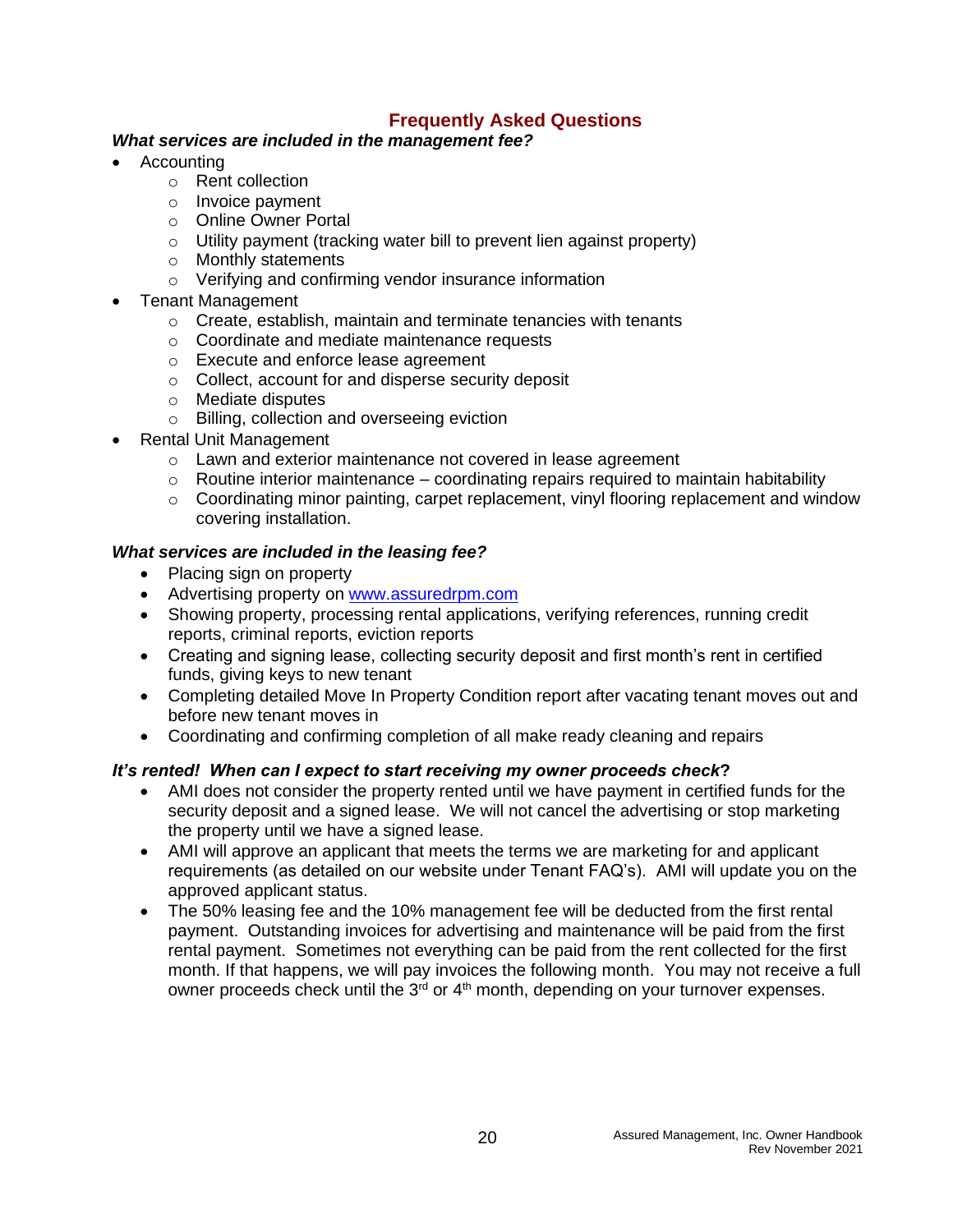## **THE TENANT MOVE IN**

#### **Rental/Lease Agreements/Security Deposits/Rent**

<span id="page-20-1"></span><span id="page-20-0"></span>Once an application file has been approved by AMI we will offer the approved applicants a lease along with other related leasing documents (Lead Based Paint Disclosure,  $3<sup>rd</sup>$  Party Xcel Energy form, HOA rules and regs, etc.). AMI requires the lease to be signed and the deposit to be paid immediately upon application approval. AMI requires that the security deposit be paid in certified funds, the first rental payment will also be due via certified funds when the tenant receives keys to the property. AMI does not allow payments on security deposits or rent. This eliminates prospective tenants who really do not have the necessary funds for renting.

#### **Written Move In Condition Report**

<span id="page-20-2"></span>A vital part of the Lease Agreement is a detailed written Move in Condition Report (which is an Addendum to the Lease Agreement). The report is filled out immediately prior to tenant move-in to document the condition of the property. AMI takes photos of the interior property (inside and out) as supporting documentation to the Move in Condition Report. The photos are not supplied to the tenant, AMI retains those for our records. The tenant receives a copy of the Move in Condition Report when they pick up keys. The tenant has 48 hours to notify AMI in writing of any discrepancies. The Move in Condition Report is a sound basis for determining the security deposit refund and/or charges after tenant move out.

#### **Tenant Manual**

<span id="page-20-3"></span>The AMI Tenant Manual is also an addendum to the lease agreement and is available via our website. This detailed manual gives the tenant additional information on how to care for the property, report repairs, maintain the property, make timely payments, how to give proper notice to vacate, leave the property in good condition, and more. You can view the Tenant Manual on our website.

# **WORKING WITH YOUR TENANTS**

#### **Collecting Rent**

<span id="page-20-5"></span><span id="page-20-4"></span>Rents are due on or before the first day of the month. Rent is late on the  $2^{nd}$  of the month. AMI offers no grace periods.

AMI offers the tenant many ways to make timely rental payments. Rental payments can be paid via the Tenant Portal, mailed, or personally delivered to our office during normal business hours or placed in an after-hours drop box.

#### **Demand for Payment of Rent or Possession**

<span id="page-20-6"></span>If AMI does not receive rent by the due date, AMI prepares and delivers a Demand for Payment of Rent or Possession notice, as the law allows. AMI makes every effort to post notices properly on the  $2<sup>nd</sup>$  day of each month. If AMI determines the tenant is not going to pay the rent during the notice to pay or quit period, or shortly thereafter, the property owner is notified by AMI.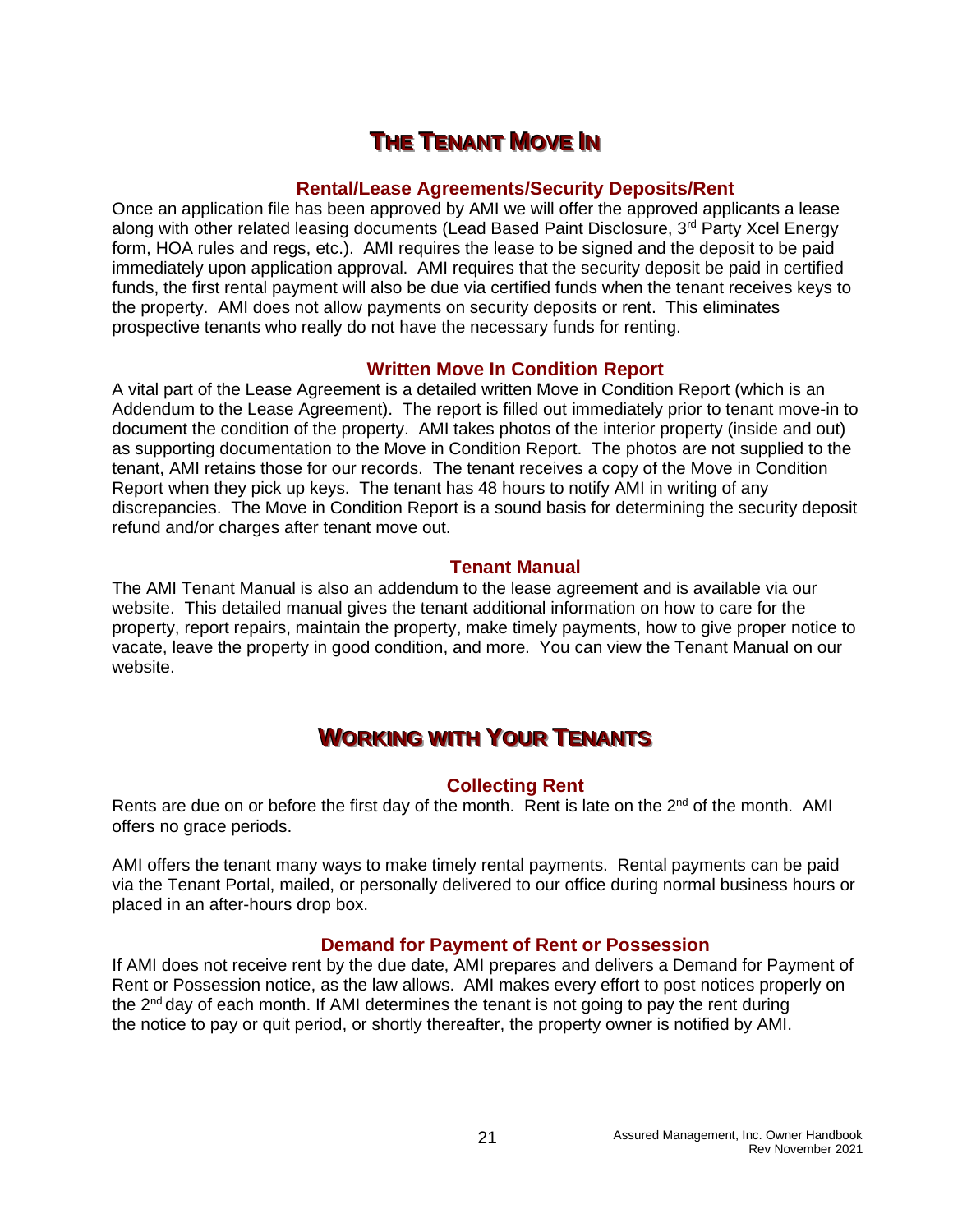#### **Other Notices**

<span id="page-21-0"></span>There are other notices that may be involved with tenants. AMI serves notices as situations warrant, such as a notice to clean up the landscape, a notice to enter the property, a notice to perform survey/inspections, a notice regarding any non-authorized pet, non-authorized tenants, etc. These tenant violations may be in the form of a letter or a legal compliance notice. Often, these notices are simply to correct minor tenant problems and most tenants comply. However, if legal action is necessary, AMI contacts the owner and provides necessary information to discuss the situation.

#### **Tenant Issues**

<span id="page-21-1"></span>AMI has years of experience handling the myriad of tenant difficulties that can occur. The AMI policy is to obtain good tenants, eliminating many tenant problems. However, even good tenants can have issues that will arise. AMI treats each issue with a commonsense approach, follows landlord/tenant law, and uses the appropriate documentation. If the situation is serious, AMI contacts the owner, and works to find a solution for the problem.

Our company policy is to take a "what if" approach. AMI documents tenant problems in the event that it becomes a legal problem. One of the reasons you hired a property manager is for peace of mind. This is what AMI recognizes and works to prevent legal issues from arising.

#### **Legal Action**

<span id="page-21-2"></span>Although AMI works diligently to avoid the necessity to begin an action, such as an unlawful detainer or eviction proceeding, it can happen. In the event any legal action is required, AMI will contact the owner prior to taking action, discuss what is needed, and obtain owner authorization.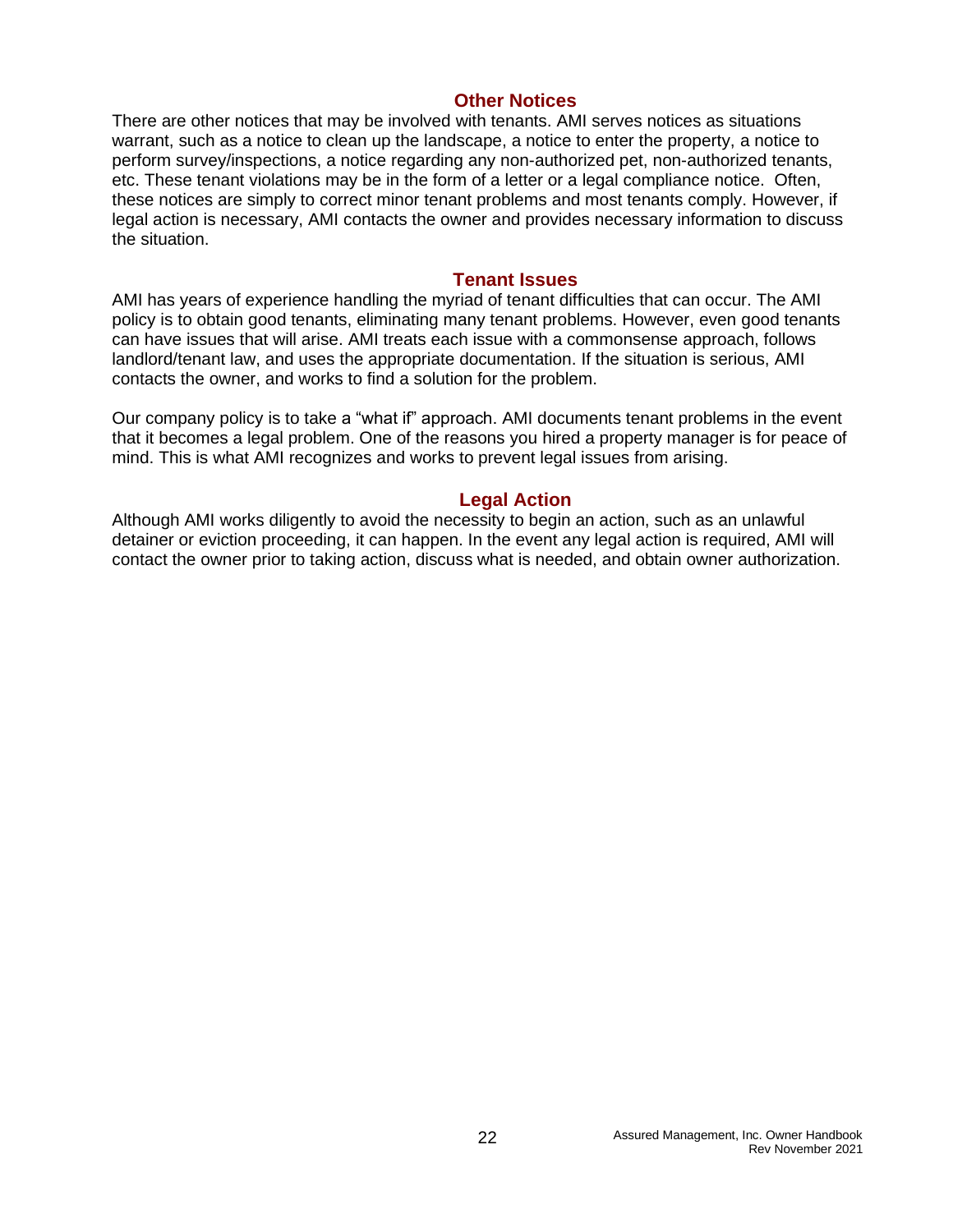## **MAINTENANCE**

#### **Proactive Maintenance**

<span id="page-22-1"></span><span id="page-22-0"></span>AMI believes the best approach to maintenance is "preventative maintenance". We want the tenant to know from the beginning of their tenancy that the expectations are to "care for the property." This approach can reduce costly maintenance.

We use "proactive maintenance" techniques when work is required and utilize competent contractors. Often the minor expenditures save the most money such as doorstops, new filters, checking appliances, testing smoke alarms, adjusting doors, window latches, deadbolts, and more. Many small repair items can prevent maintenance that is more expensive.

Consider the cost of repairs like holes behind doors, clogged vents/filters or furnaces and airconditioners, appliance problems, safety issue and more. Then of course, there are the major issues in a home such as the roof, the exterior condition of the building, carpeting, interior, and exterior paint, etc. When left to deteriorate, it usually means the owner will have to spend more in the future.

It is equally important to keep up with maintenance while the tenant occupies the property. Often people think no news is good news; this can be just the opposite. Instead, "delayed maintenance news can become very bad news."

This is why, in our tenant instructions, we require them to report maintenance. For example, what is worse than finding out damage could have been prevented or discoloration of the linoleum if the tenant had reported the leaking toilet in the bathroom? Avoiding major maintenance costs are certainly more favorable in such cases.

The AMI staff contacts owners regarding maintenance above the \$500 minimum that is listed in the AMI Management contract, unless the situation is an emergency.

Per Colorado law property owners are responsible for payment of bed bug removal services.

#### **Appliances**

<span id="page-22-2"></span>Per to the Warranty of Habitability all appliances in the unit must be repaired or replaced. You may want to consider having an older appliance removed at your cost prior to showing the property for rent. AMI does not fully cycle appliances during maintenance surveys or move in or move out condition reports. AMI vendors will deliver new appliances and enter the home using a lockbox. If an owner purchases new appliances from stores such as Lowes or Home Depot, be advised that they will not enter vacant properties or use a lockbox. The property owner must make arrangements to meet the delivery person at the property. There is an additional charge (see page 9) to the property owner if someone from AMI is to be at the property to meet the delivery person.

### **Emergencies/Disaster**

<span id="page-22-3"></span>When an emergency and/or disaster strikes, AMI has policies in place for the property and tenants. AMI notifies the property owner as soon as practical. The nature of the emergency and/or disaster determines the action needed by AMI.

There are times when a property manager must act in order to prevent great financial risk to the owner. For example, when a property is flooding, action is necessary, particularly if the property owner is not immediately available.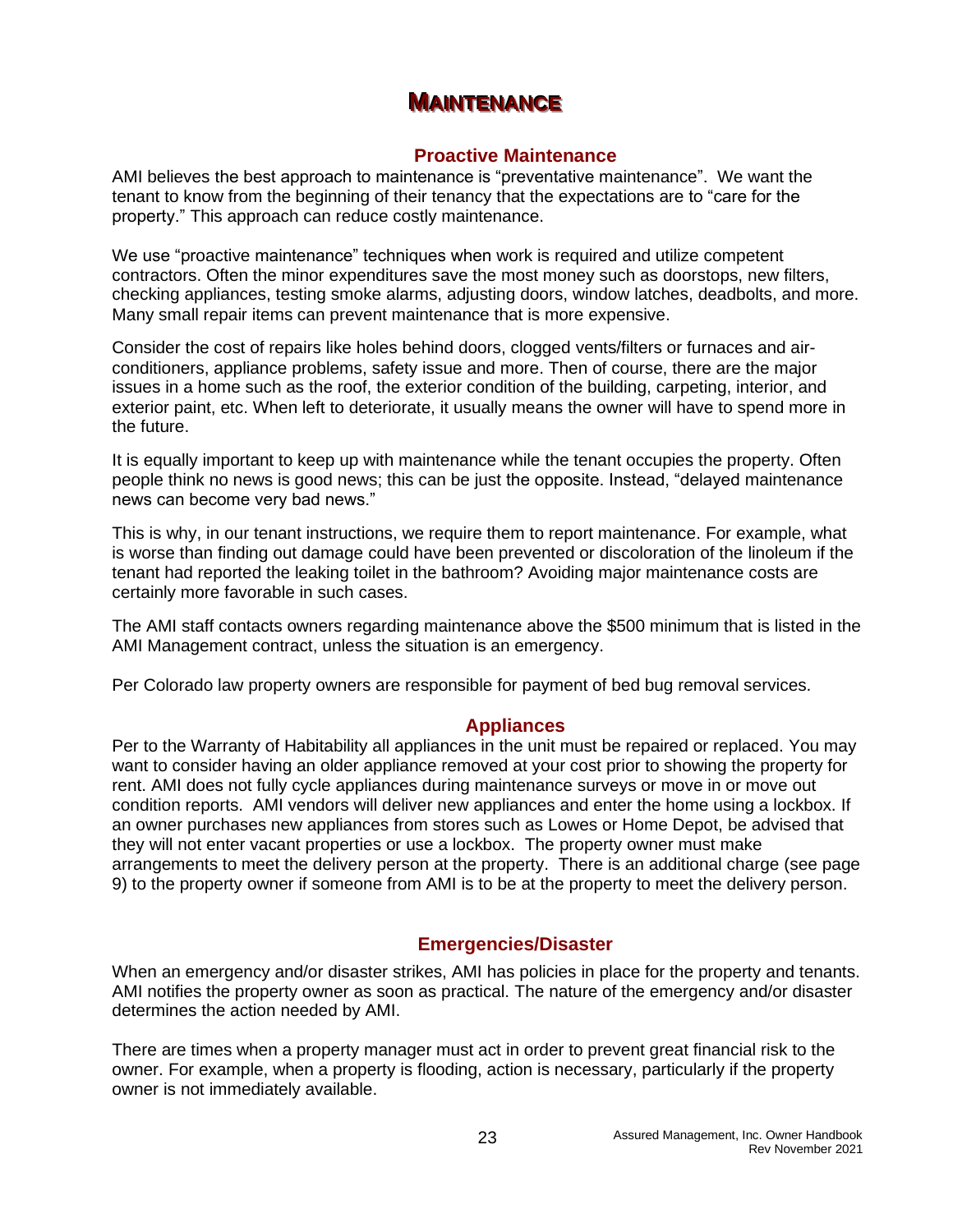## **WHEN THE TENANT VACATES**

#### **Notice to Vacate**

<span id="page-23-1"></span><span id="page-23-0"></span>When there is a notice to vacate, the move out procedures with tenants are as critical as when AMI moves in a tenant. The preparation for this began when the tenant moved in with a detailed Lease Agreement, Move In Condition Report, and the AMI Tenant Manual. All of these documents gave instructions to the tenant on how to move out. When a notice to vacate is received, AMI provides detailed move out instructions to the vacating tenant. Visit our website to view the Move Out Planning Checklist.

#### **Communication with Owners and Tenants**

<span id="page-23-2"></span>AMI will keep the owner updated from the time Notice to Vacate is rec'd through the tenant move out process and turnover. Owner and tenants will receive emails with detailed information outlining this process as soon as Notice to Vacate is received.

#### **Tenant Move Out**

<span id="page-23-3"></span>AMI prepares a Move Out Condition Report similar to the one performed when the tenant moved into the property to document the condition of the property and support any deductions from the security deposit. AMI records any maintenance required and discloses a list of damages to the vacating tenant.

After assessment of the tenant move out, AMI advises owners of any tenant damages, or any maintenance required to re-rent the property.

#### **Security Deposit Accounting**

<span id="page-23-4"></span>Proper handling of the security deposit refund is crucial. Any tenant deductions are determined in a timely manner, and a security deposit transmittal is prepared in accordance with Colorado Revised Statues 1973, section 38-12-101, the Colorado Real Estate Commission Rule E-1 and E-16 and the Commission Position on Advance Rentals and Security Deposits. Owners receive a copy of the security deposit accounting statement uploaded into their portal, showing any deductions and monies refunded.

### **Collections**

<span id="page-23-5"></span>AMI will report payment histories of tenants in the Property to collection agencies and directly to credit bureaus. If, at any time, a previous tenant starts making payments to AMI or a collection agency the funds will be deposited into your owner escrow account. After management service stop AMI will deduct 25% management fee from the funds collected.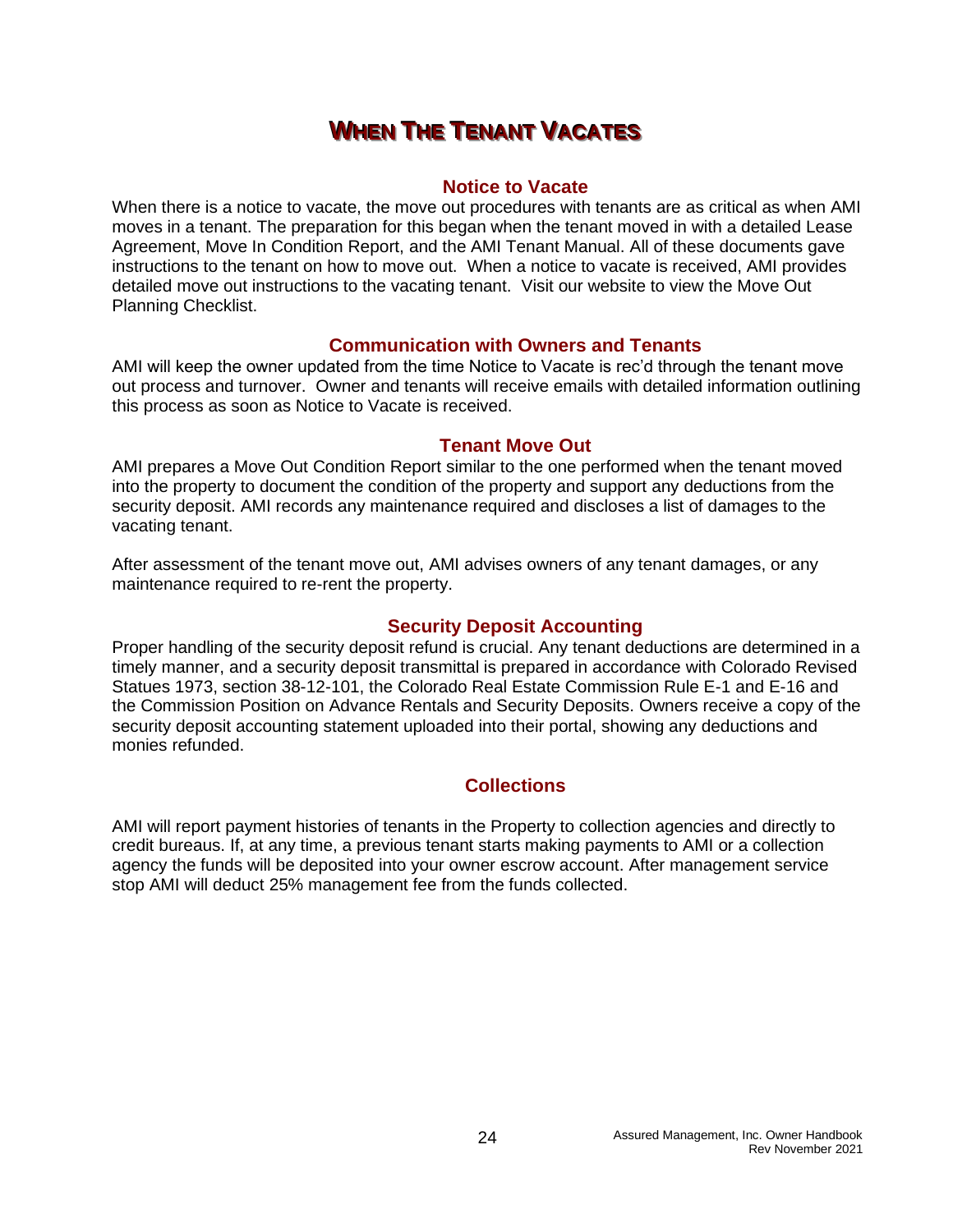# **CANCELLATION OF MANAGEMENT**

<span id="page-24-0"></span>It is the goal of AMI to satisfy your management needs and engage in a successful business relationship, but all things do change over time. Owners sell properties; people give notice. If this happens, the AMI cancellation policy is to help resolve your account in a professional, timely, and pleasant manner.

Please review the following policies for cancellation.

#### **Written Notice**

- <span id="page-24-1"></span>The Management Agreement allows for a 30-day written notice by either party, excluding the minimum management period.
	- o AMI may be due the management fees until the end of the current Lease Agreement. Please refer to your Management Agreement and the current Lease Agreement dates.
	- The AMI policy is to give cancellation of management by US Mail or email.
- AMI accepts cancellation of management by US Mail or email.
- The AMI management contract accepts a 30-day written notice by either party, excluding the minimum management period. Please refer to your management contract.

#### **Notice to Current Tenants**

- <span id="page-24-2"></span>AMI will notify current tenants of the date AMI will no longer manage the property and that AMI forwards all security deposits to the owner.
- It is the owner's responsibility to advise tenants where to make future rental payments and work requests after the notice period.

#### **Distribution of Documents**

- <span id="page-24-3"></span>AMI will supply current tenant documentation to the owner.
- If the owner has employed new management, it is the owner's responsibility to instruct them to pick up documents, keys, and any other necessary materials at the AMI office.

#### **Final Distribution of Funds**

- <span id="page-24-4"></span>**• AMI will distribute funds, including security deposits, and final statements to the owner within** 30 days of the terminating date of management, as agreed in the management contract.
- AMI will issue an IRS form 1099 for funds collected during the current tax year when the tax year ends.